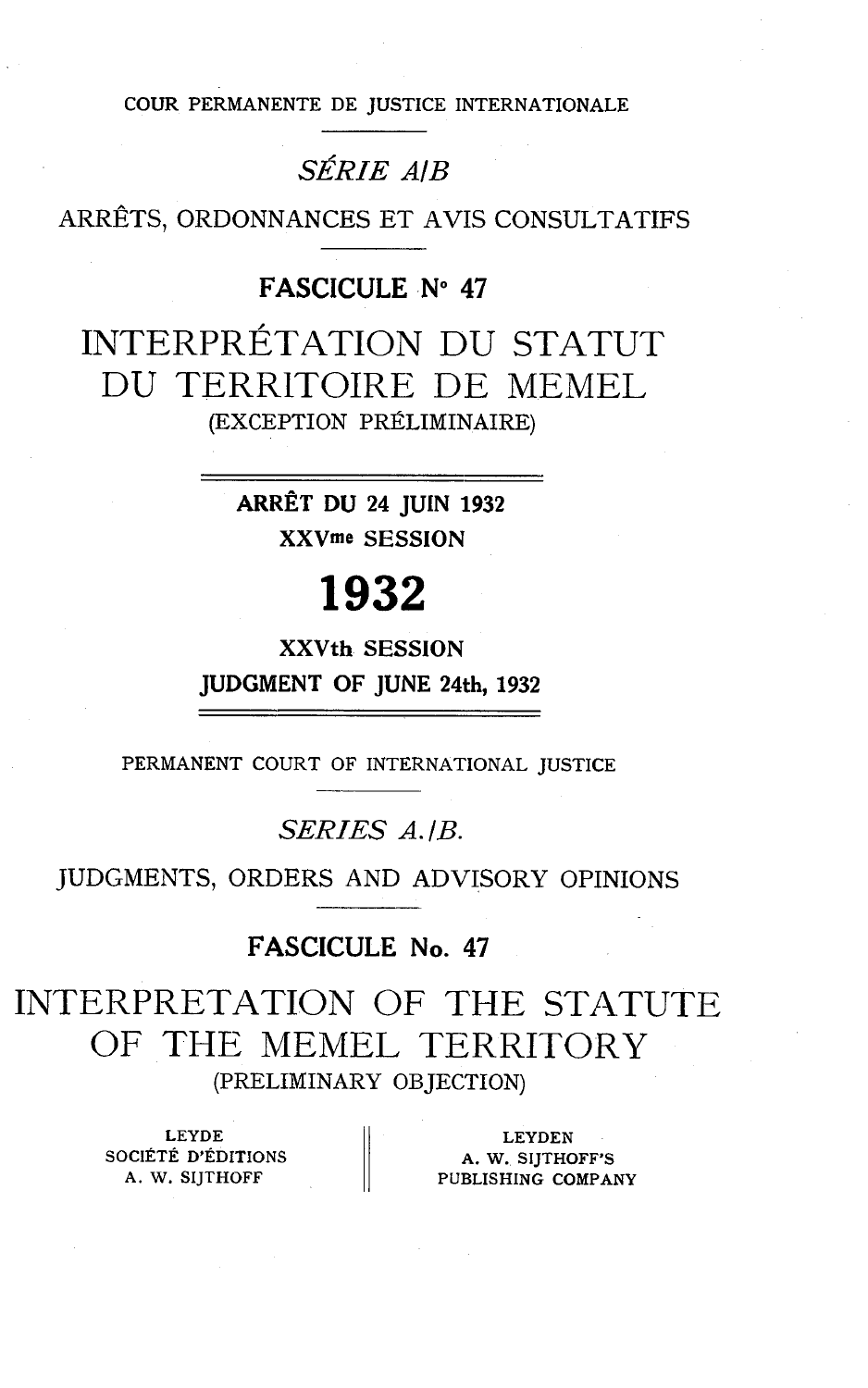COUR PERMANENTE DE JUSTICE INTERNATIONALE 1932.

- Ide 24 juin. Rôle général **no** 47.

# INTERPRÉTATION DU STATUT DU TERRITOIRE DE MEMEL

**ORDONNANCE DU 24 JUIN 1932 XXVme SESSION** 

# 1932

**XXVth SESSION ORDER OF JUNE 24th, 1932** 

PERMANENT COURT OF INTERNATIONAL JUSTICE

1932. June 24th. General list : No. 47.

# INTERPRETATION OF THE STATUTE OF THE MEMEL TERRITORY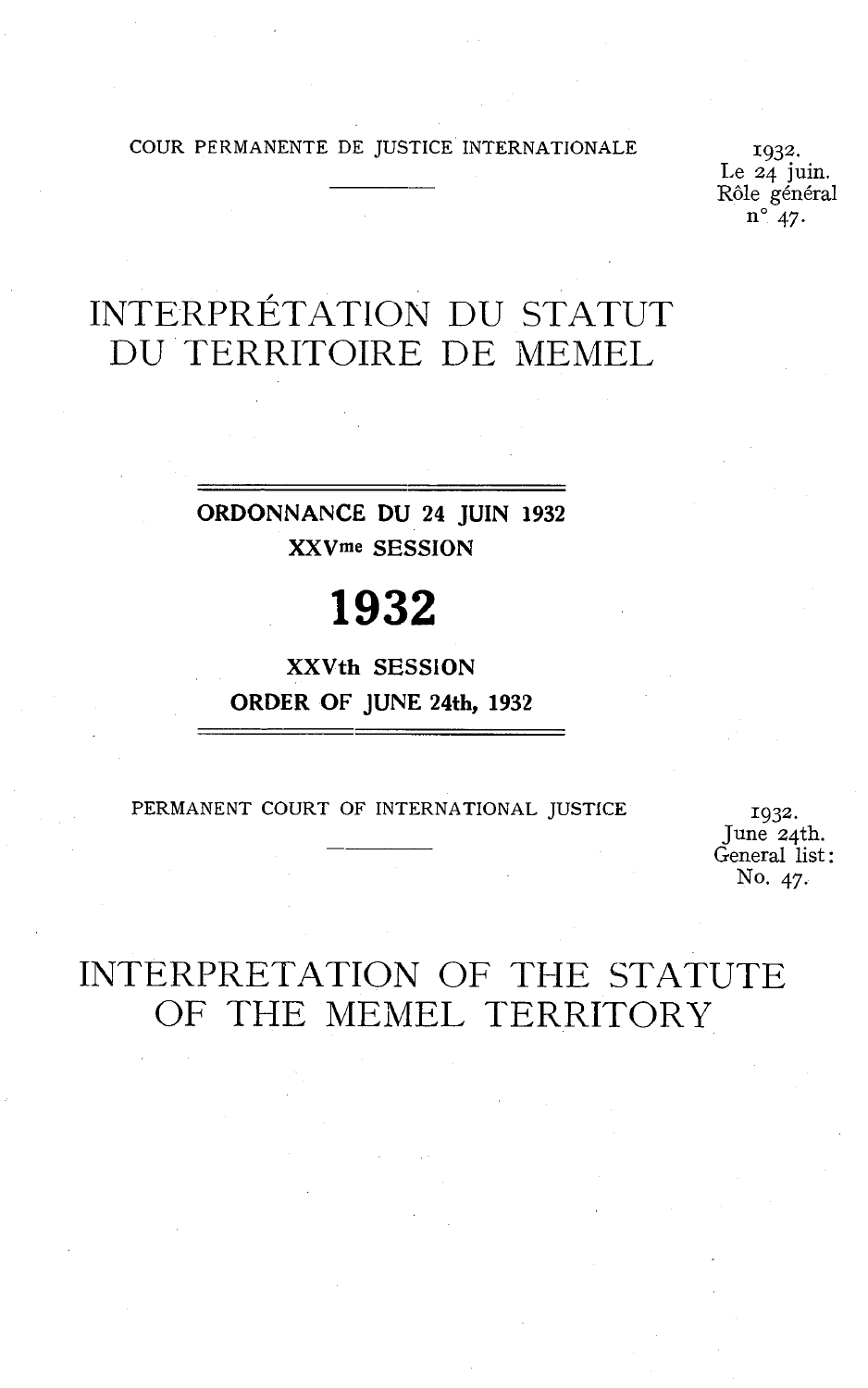#### COUR PERMANENTE DE JUSTICE INTERNATIONALE

*193:.*  **24** juin. **Rôle** général no **50.** 

### VINGT-CINQUIÈME SESSION

#### **24 juin 1932.**

## INTERPRÉTATION DU STATUT DU TERRITOIRE DE MEMEL (EXCEPTION PRÉLIMINAIRE)

*Convention du 8 mai* **Ig24** *relative* à *Memel, article 17* : *cowpétence du Conseil de la Société des Nations et de la Cour; la cowpétence de la Cour dépend-elle d'un examen préalable du digérend par le Conseil* ?

### ARRÊT

Présents : MM. GUERRERO, Vice-Président de la Cour, Président en fonction; KELLOGG, le baron ROLIN-JAEQUEMYNS, le comte ROSTWOROWSKI, FROMAGEOT, DE BUSTAMANTE, ALTAMIRA, ANZILOTTI, URRUTIA, ADATCI, sir CECIL HURST, MM. SCHÜCKING, NEGULESCO, Jhr. VAN EYSINGA, M. WANG, juges; M. RÖMER'IS, juge ad hoc.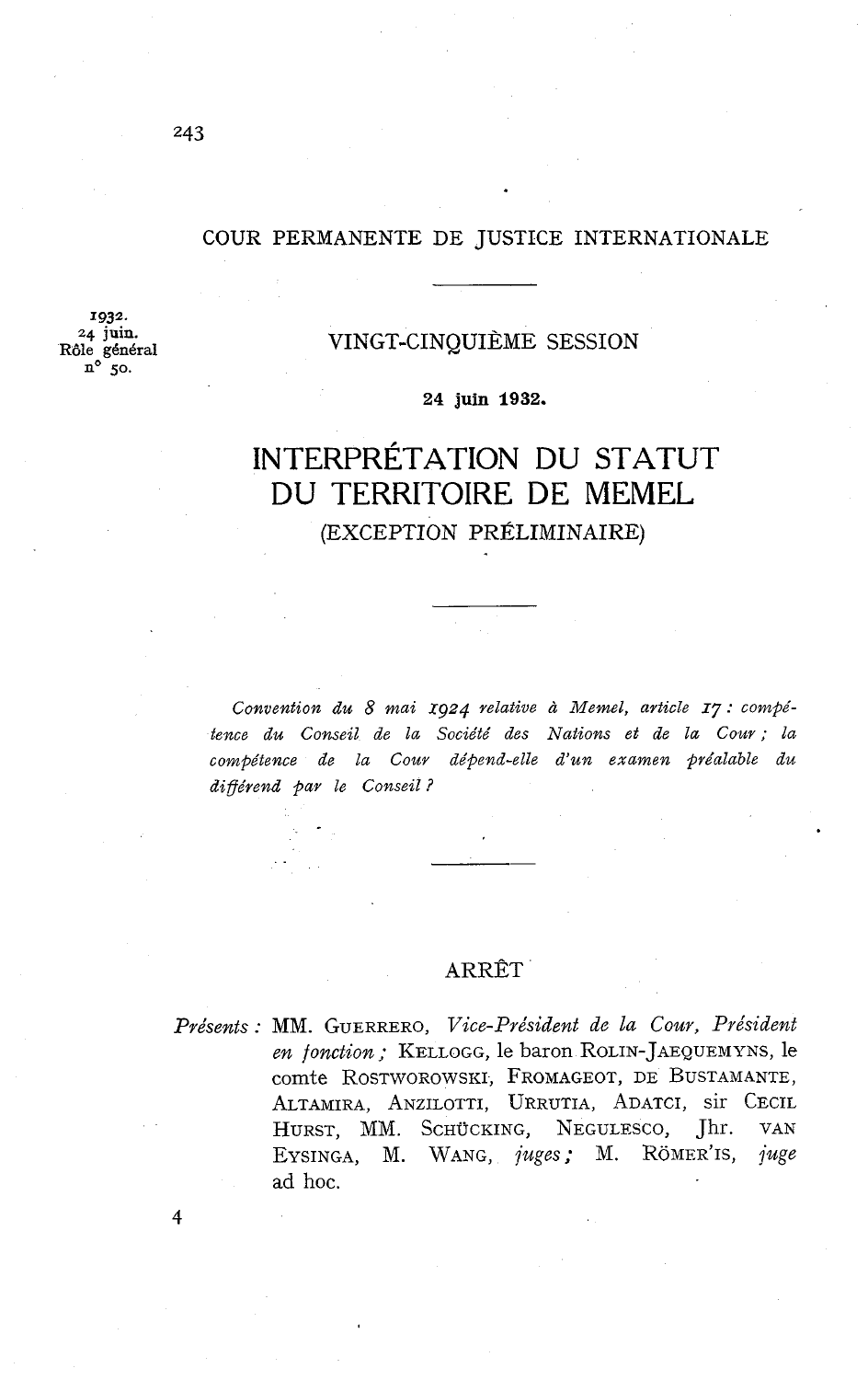### PERMANENT COURT OF INTERNATIONAL JUSTICE

### TWENTY -FIFTH SESSION.

**1932.**  June **24th. General list** : **NO. 50.** 

**June 24th, 1932.** 

# INTERPRETATION OF THE STATUTE OF THE MEMEL TERRITORY (PRELIMINARY OBJECTION)

*Convention of May 8th, 1924, concerning Memel, Article 17* : *jurisdiction of the Council of the League of Nations and of the Court* ; *is the jurisdiction of the Cowt conditional on prior consideration of the dispute by the Council?* 

### JUDGMENT.

*Befoye:* M. GUERRERO, *Vice-President, acting as President;*  Mr. KELLOGG, Baron ROLIN- JAEQUEMYNS, Count ROSTWOROWSKI, MM. FROMAGEOT, DE BUSTAMANTE, ALTAMIRA, ANZILOTTI, URRUTIA, ADATCI, Sir CECIL HURST, MM. SCHÜCKING, NEGULESCO, Jhr. VAN EYSINGA, M. WANG, *Judges;* M. ROMER'IS, *Judge*  ad hoc.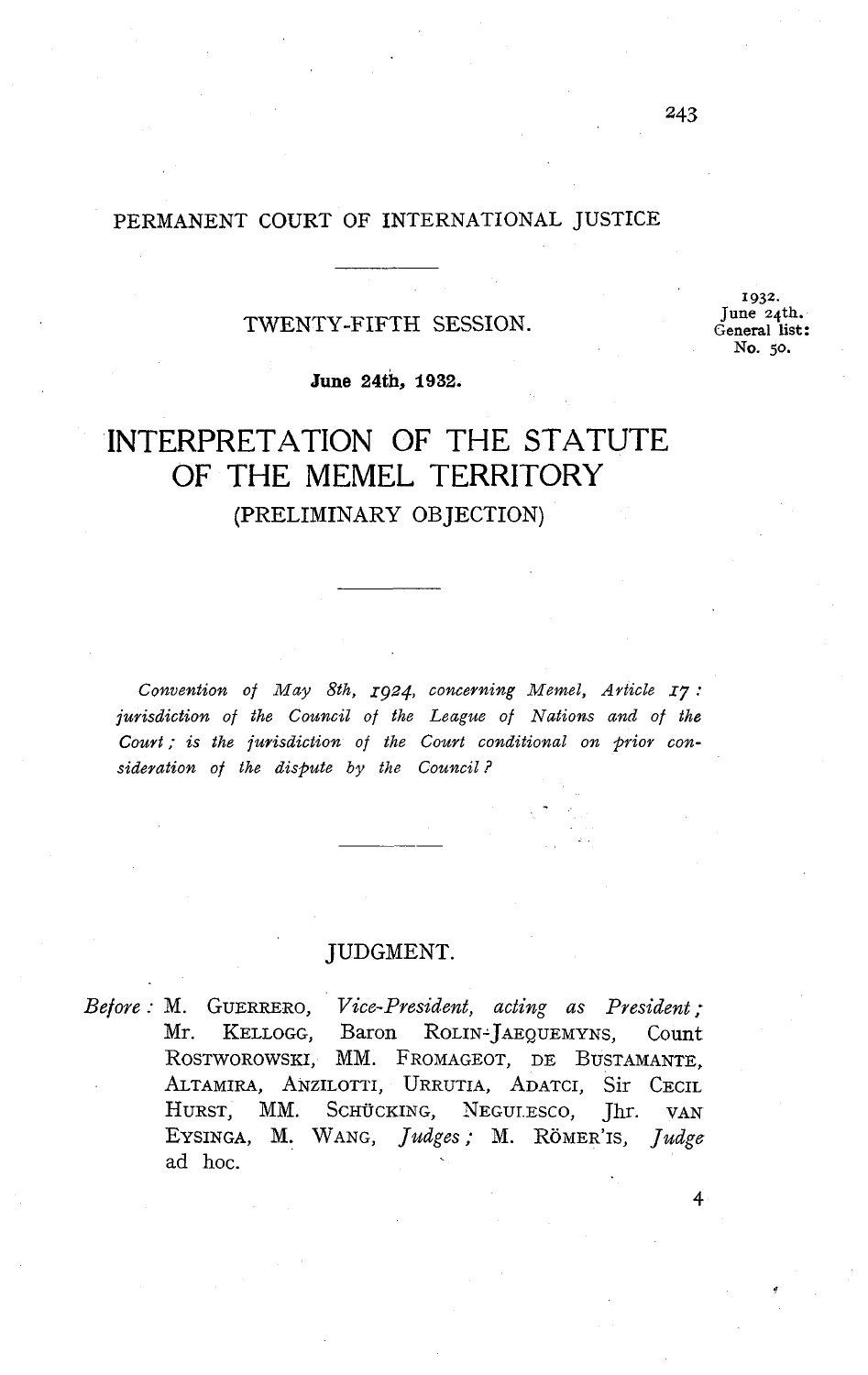Dans l'affaire relative à l'interprétation du Statut du Territoire de Memel,

#### *Entre*

le Gouvernement de Sa Majesté britannique dans le Royaume-Uni de Grande-Bretagne et d'Irlande du Nord, représenté par sir William Malkin, K.C., K.C.M.G., C.B. ;

le Gouvernement de la République française, représenté par M. J. Basdevant, jurisconsulte du ministère des Affaires étrangères, professeur à la Faculté de droit de Paris, en qualité d'agent, et par M. Charguéraud, jurisconsulte-adjoint du ministère des Affaiïes étrangères, en qualité d'agent-adjoint ;

le Gouvernement de Sa Majesté le roi d'Italie, représenté par S. Exc. M. Massimo Pilotti, premier président de Cour d'appel, jurisconsulte au ministère royal des Affaires étrangères, et par S. Exc. le comte Senni, envoyé extraordinaire et ministre plénipotentiaire d'Italie à La Haye ;

le Gouvernement de Sa Majesté l'empereur du Japon, représenté par S. Exc. M. Matsunaga, envoyé extraordinaire et ministre plénipotentiaire du Japon à La Haye ;

 $et$ 

le Gouvernement de la République de Lithuanie, représenté par S. Exc. M. Venceslas Sidzikauskas, envoyé extraordinaire et ministre plénipotentiaire de Lithuanie à Londres,

La Cour.

ainsi composée,

rend l'arrêt suivant

sur une exception préliminaire proposée par le Gouvernement lithuanien :

Par requête introductive d'instance, déposée au Greffe de la Cour le **II** avril **1932,** en conformité de l'article 40 du Statut et de l'article **35** du Règlement, les Gouvernements de Sa Majesté britannique dans le Royaume-Uni de Grande-Bretagne et d'Irlande du Nord, de la République française, de Sa Majesté le roi d'Italie et de Sa Majesté l'empereur du Japon, ont introduit devant la Cour permanente de Justice internationale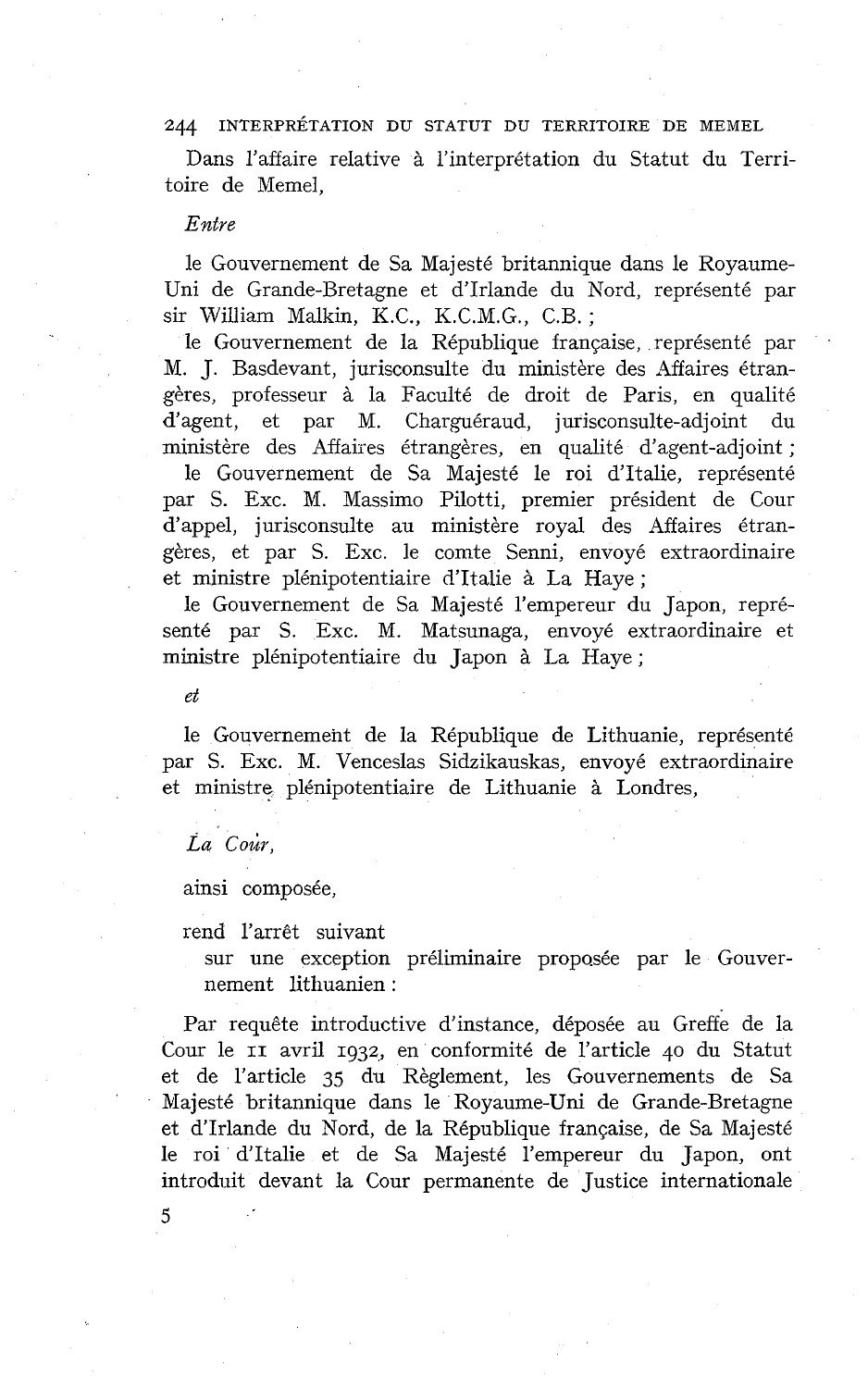In the case concerning the interpretation of the Statute of the Memel Territory,

#### **Retween**

the Government of His Britannic Majesty in the United Kingdom of Great Britain and Northern Ireland, represented by Sir William Malkin, K.C., K.C.M.G., C.B. ;

the Government of the French Republic, represented by M. J. Basdevant, Legal Adviser to the Ministry for Foreign Affairs, Professor at the Faculty of Law of Paris, as Agent, and by M. Charguéraud, Assistant Legal Adviser to the Ministry for Foreign Affairs, as Assistant Agent ;

the Government of His Majesty the King of Italy, represented by H.E. M. Massimo Pilotti, First President of a Court of Appeal, Legal Adviser to the Royal Ministry for Foreign Affairs, and by H.E. Count Senni, Envoy Extraordinary and Minister Plenipotentiary of Italy at The Hague ; the Government of His Majesty the Emperor of Japan, represented by H.E. M. Matsunaga, Envoy Extraordinary and Minister Plenipotentiary 01 Japan at The Hague ;

#### and

the Government of the Republic of Lithuania,' represented by H.E. M. Venceslas Sidzikauskas, Envoy Extraordinary and Minister Plenipotentiary of Lithuania in London,

#### *The Court,*

composed as above,

delivers the following judgment

upon a preliminary objection filed by the Lithuanian Government :

By an application instituting proceedings, filed with the Registry of the Court on April 11th, 1932, in accordance with Article **40** of the Statute and Article *35* of the Rules of Court, the Governments of His Britannic Majesty in the United Kingdom of Great Britain and Northern Ireland, of the French Republic, of His Majesty the King of Italy and of His Majesty the Emperor of Japan, brought before the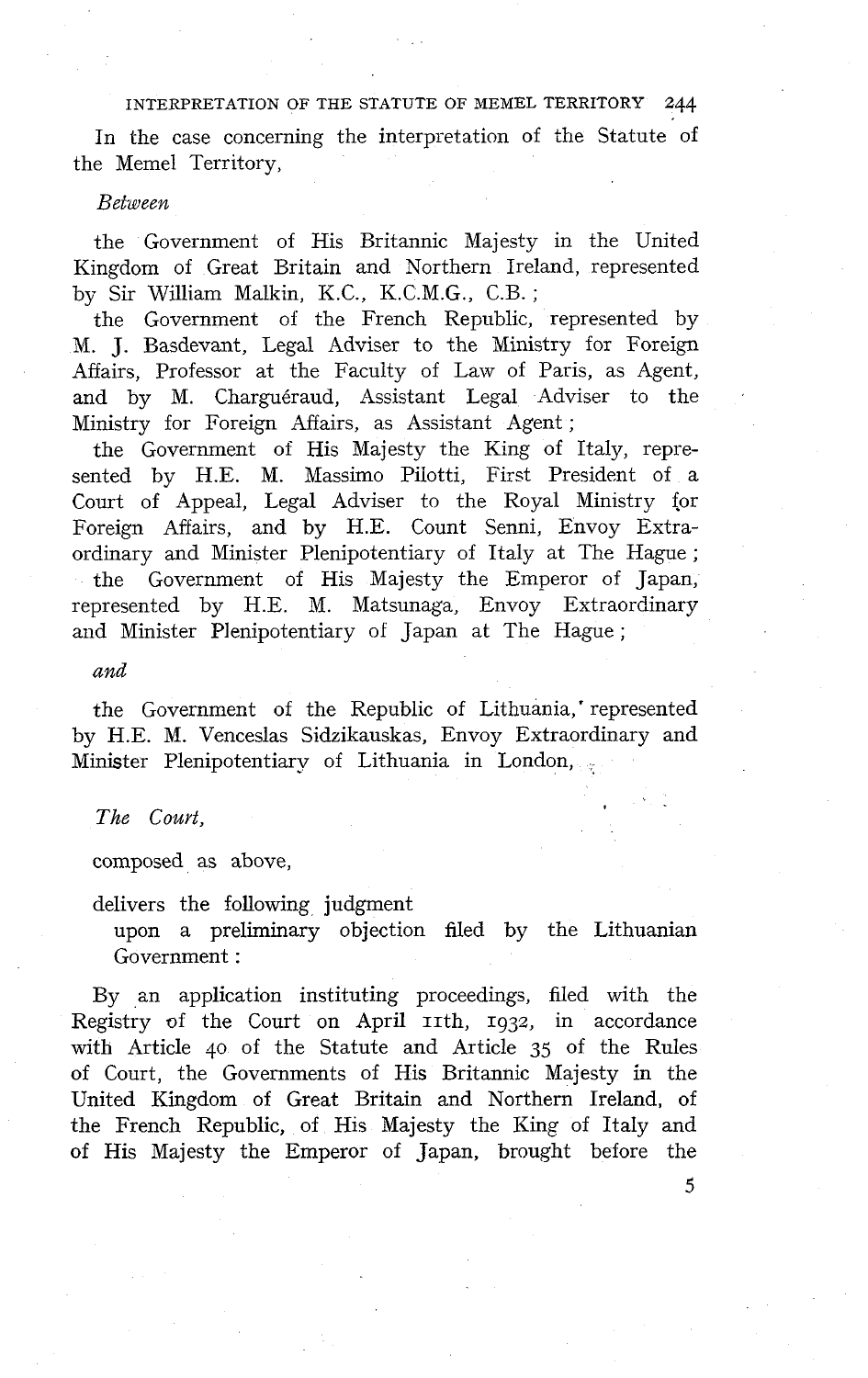une instance contre le Gouvernement de la République de Lithuanie, ayant trait à des divergences d'opinions touchant la conformité de certains actes de ce dernier Gouvernement avec le Statut du Territoire de Memel, annexé à la Convention du 8 mai 1924 relative à Memel ;

Dans la requête, les Puissances requérantes indiquent de la manière suivante l'objet du différend :

« Plaise à la Cour....

Dire....

 $I^{\circ}$  si le gouverneur du Territoire de Memel a le droit de révoquer le président du Directoire ;

 $2^{\circ}$  dans le cas de l'affirmative, si ce droit n'existe que sous certaines conditions ou dans certaines circonstances, et quelles sont ces conditions ou circonstances ;

3" dans le cas où le droit de révoquer le président du Directoire serait reconnu, si la révocation de celui-ci entraîne la cessation des fonctions des autres membres du Directoire ; 4' dans le cas où le droit de révoquer le président du Directoire n'existerait que sous certaines conditions ou dans certaines circonstances, si la révocation de M. Bottcher effectuée le 6 février 1932, est régulière dans les circonstances où elle s'est produite ;

**5"** si, dans les circonstances où elle s'est produite, la constitution du Directoire présidé par M. Simaïtis, est régulière ;

6" si la dissolution de la Chambre des Représentants qui a été effectuée le 22 mars 1932 par le gouverneur du Territoire de Memel alors que le Directoire présidé par M. Simaïtis n'avait pas obtenu la confiance de la Chambre des Représentants, est régulière. **<sup>u</sup>**

La Cour comptant sur le siège des juges de la nationalité des Puissances requérantes mais aucun juge de nationalité lithuanienne, le Gouvernement lithuanien s'est prévalu de son droit, conformément à l'article 31 du Statut, de désigner un juge ad hoc.

Par ordonnance du 16 avril 1932, le Président de la Cour juge *ad hoc.*<br>Par ordonnance du 16 avril 1932, le Président de la Cour<br>— celle-ci n'étant pas alors en session — fixa les délais pour — celle-ci n'étant pas alors en session — fixa les délais pour la présentation en l'espèce des pièces de la procédure écrite ; la date à laquelle le Gouvernement lithuanien pouvait présenter son Contre-Mémoire fut fixée au 30 mai 1932. Cet acte de procédure ne fut déposé que le 31 mai 1932 ; toutefois, le **6**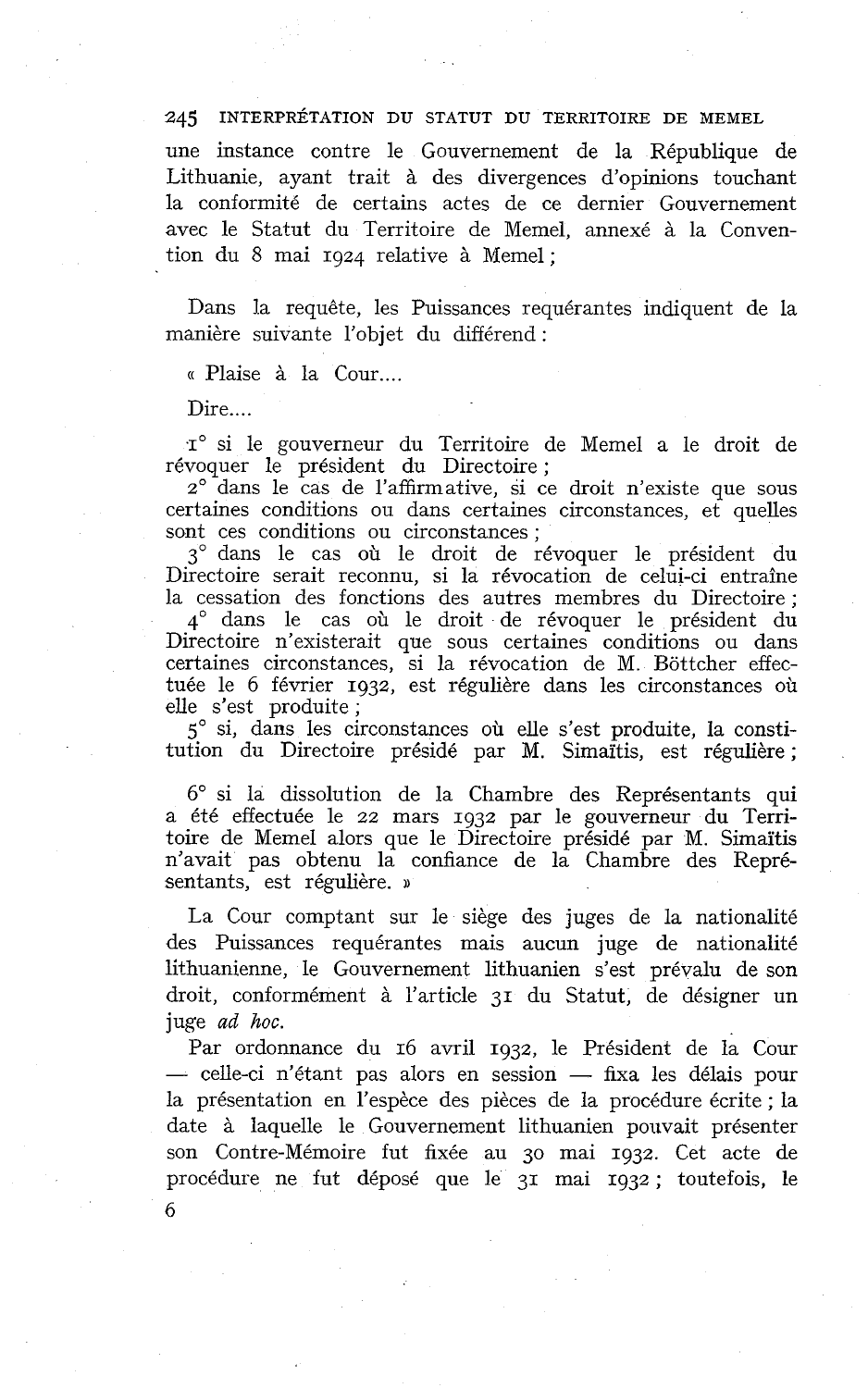Permanent Court of International Justice a suit against the Government of the Lithuanian Republic in respect of a difference of opinion as to whether certain acts of the latter Government are in conformity with the Statute of the Memel Territory annexed to the Convention of May 8th, 1924, concerning Memel ;

In the application, the Applicant Powers stated the subject of the dispute in the following terms :

"May the Court be pleased : ....

To decide....

**(1)** whether the Governor of the Memel Territory has the right to dismiss the President of the Directorate ;

 $(2)$  in the case of an affirmative decision, whether this right only exists under certain conditions or in certain circumstances, and what those conditions or circumstances are ;

(3) if the right to dismiss the President of the Directorate is admitted, whether such dismissal involves the termination of admitted, whether such distinssar involves the termination of the appointments of the other members of the Directorate ;

(4) if the right to dismiss .the President of the Directorate only exists under certain conditions or in certain circumstances, whether the dismissal of M. Böttcher, carried out on whether the dismissal of M. Böttcher, carried out February 6th, 1932, is in order in the circumstances in which it took place ;

(5) whether, in the circumstances in which it took place, the appointment of the Directorate presided over by M. Simaitis is in order;

(6) whether the dissolution of the Diet, carried out by the Governor of the Memel Territory on March 22nd, 1932, when the Directorate presided over by M. Simaitis had not received the confidence of the Diet, is in order."

As the Court included, upon the Bench, judges of the nationality of the Applicant Powers but no judge of Lithuanian nationality, the Lithuanian Government availed itself of its right under the terms of Article 31 of the Statute to appoint a judge ad hoc.

By an Order dated April 16th, 1932, the President of the Court-the latter not being then in session at the timefixed the dates for the presentation of the documents in the written procedure; the last date upon which the Lithuanian Government was to be allowed to present its Counter-Case was fixed as May 3oth, 1932. This document was only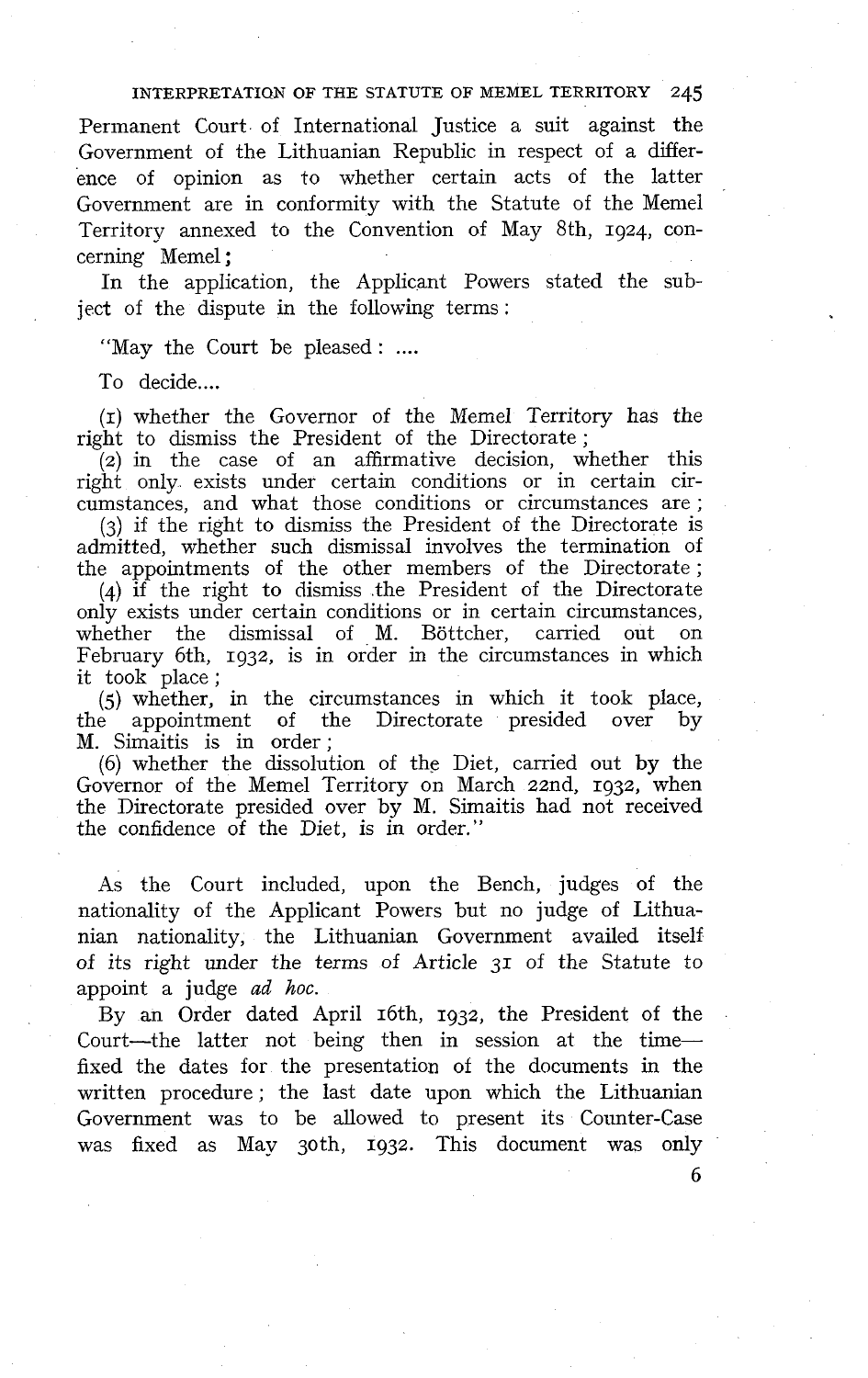Président, par décision rendue à cette dernière date, conformément à l'article 33 du Règlement, le considéra comme valable.

Par un acte introductif déposé en même temps que son Contre-Mémoire, le Gouvernement lithuanien excipa de l'incompétence de la Cour pour connaître des points *5* et 6 de la requête, indiqués ci-dessus. L'acte conclut à ce qu'il plaise à la Cour,

« Se déclarer incompétente pour statuer, dans l'état actuel de l'affaire, sur les points 5 et 6 de la requête présentée à la Cour à la date du II avril 1932 par les représentants de Sa Majesté britannique dans le Royaume-Uni de Grande-Bretagne et d'Irlande du Nord, de la République française, de Sa Majesté le roi d'Italie et de Sa Majesté l'empereur du Japon ».

Par ordonnance du rer juin 1932, le Président de la Cour -- celle-ci ne siégeant pas dans une composition lui permettant de s'occuper de la présente affaire -, ayant constaté que ledit acte remplissait les conditions de forme prévues par l'article 38 du Règlement et agissant conformément au même article, fixa au 13 juin .1g32 la date à laquelle les Puissances requérantes pouvaient; présenter un exposé écrit contenant leurs observations et conclusions sur l'exception proposée par le Gouvernement lithuanien.

Cet exposé, déposé dès le IO juin 1932, conclut de la manière suivante :

« Les Puissances requérantes estiment, en conséquence, que les moyens invoqués par le Gouvernement lithuanien à l'appui de son exception préliminaire sont mal fondés, et elles prient, en conséquence, la Cour de la rejeter. a

Au cours des audiences publiques tenues les 14 et **15** juin 1932, la Cour a entendu, en leurs explications orales sur l'exception lithuanienne, S. Exc. M. Sidzikauskas, agent du Gouvernement lithuanien, ainsi que M. Charguéraud, agentadjoint du Gouvernement français, ce dernier parlant au nom de l'ensemble des Puissances requérantes.

Telles sont les conditions dans lesquelles la Cour, se trouvant régulièrement saisie, est aujourd'hui appelée à se prononcer.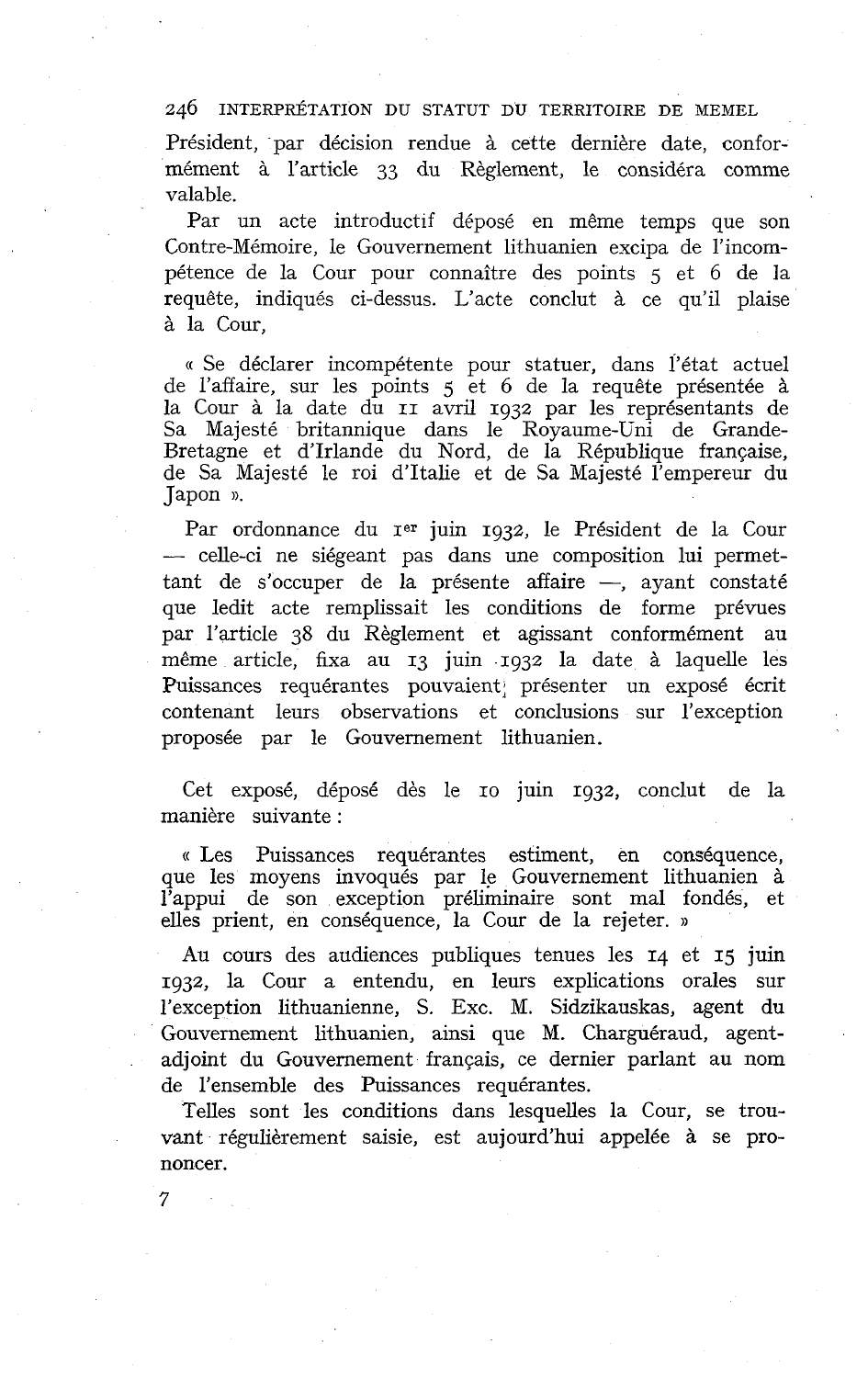filed on May 31st, 1932; but the President, on that date, decided, under Article **33** of the Rules of Court, that it was to be considered as valid.

By a document filed at the same time aç its Counter-Case, the Lithuanian Government objected that the Court had no jurisdiction to deal with points 5 and 6 of the Application mentioned above. This document concluded by asking the Court

"To declare that it has no jurisdiction to give a decision, at the present stage of the proceedings, upon points 5 and 6 of the application presented to the Court on April 11th, 1932, by the Representatives of His Britannic Majesty in the United Kingdom of Great Britain and Northern Ireland, of the French Republic, of His Majesty the King of Italy and of His Majesty the Emperor of Japan".

By an Order dated June  $rst$ ,  $rq32$ , the President of the Court-the latter though in session not being so constituted that it could deal with the present case-, having decided that the said document fulfilled the requirements of Article 3s of the Kules of Court as to form, and acting in accordance with that Article, fixed June 13th, 1932, as the last date upon which the Applicant Powers in the case relating to the interpretation of the Statute of Memel might present a written statement of their observations and submissions upon the preliminary objection raised by the Lithuanian Government.

This statement, which was filed on June roth, 1932, concluded as follows :

"The Applicant Powers therefore consider that the arguments advanced by the Lithuanian Government in support of its preliminary objection are unfounded, and they accordingly ask the Court to overrule it."

At public hearings held on June 14th and 15th, 1932, the Court heard oral observations upon the Lithuanian Government's objection by H.E. M. Sidzikauskas, Agent of the Lithuanian Government, and by M. Charguéraud, Assistant Agent of the French Government, speaking on behalf of al1 the Applicant Powers.

Such are the circumstances in which, the submission being in al1 respects regular, the Court is now çalled upon to give judgment.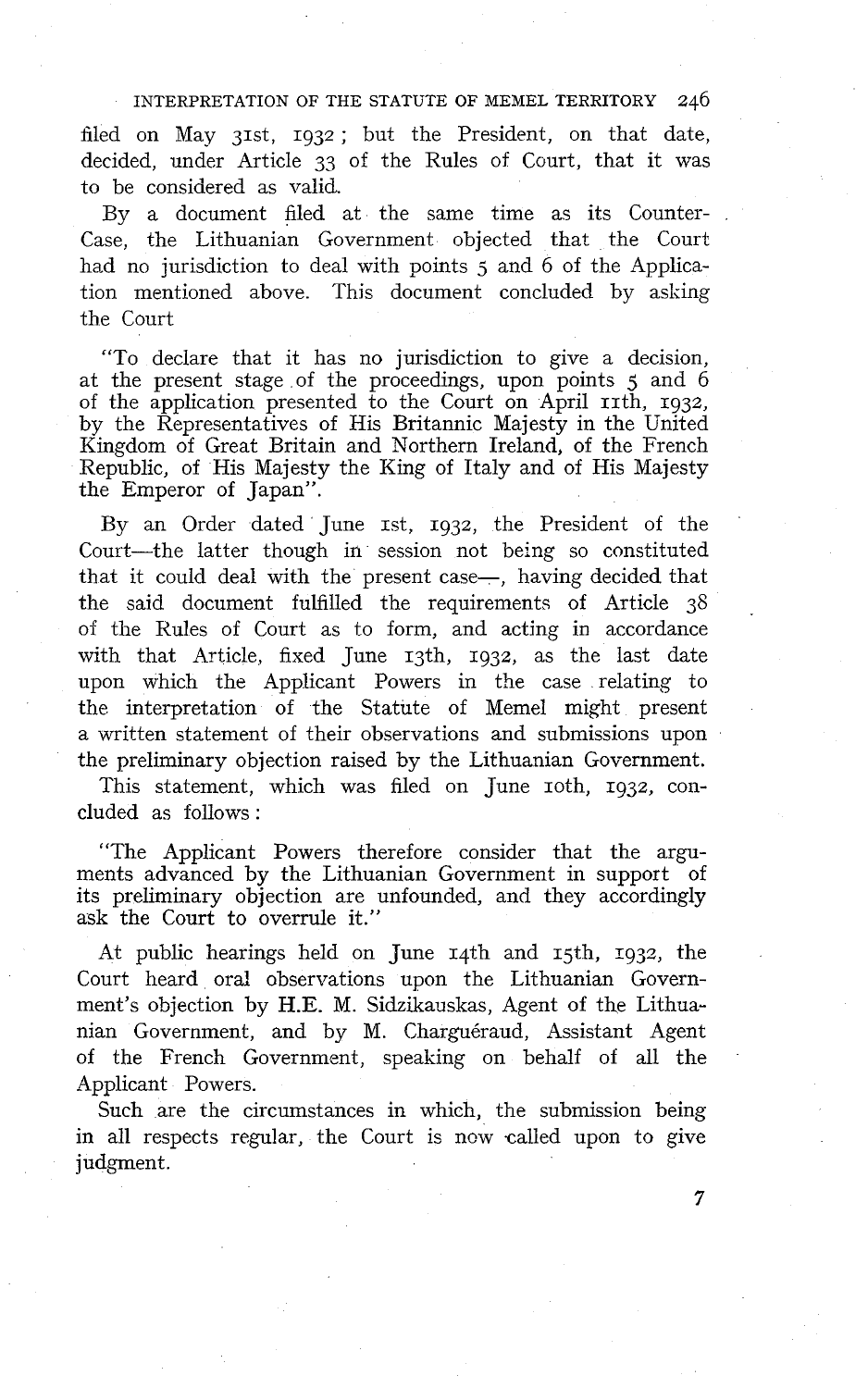Le Gouvernement lithuanien base son exception préliminaire sur l'article 17 de la Convention du 8 mai 1924 relative à Memel ; cet article est ainsi conçu :

« Les Hautes Parties contractantes déclarent que tout Membre du Conseil de la Société des Nations aura le droit de signaler à l'attention de ce Conseil toute infraction aux dispositions de la présente Convention.

En cas de divergence d'opinions sur des questions de droit ou de fait concernant ces dispositions, entre le Gouvernement lithuanien et l'une quelconque des Principales Puissances alliées, membres du Conseil de la Société des Nations, cette divergence sera considérée comme un différend ayant un caractère international selon les termes de l'article 14 du Pacte de la Société des Nations. Le Gouvernement lithuanien agrée que tout différend de ce genre sera, si l'autre Partie le demande, déféré à la Cour permanente de Justice internationale. La décision de la Cour permanente sera sans appel et aura la force et la valeur d'une décision rendue en vertu de l'article 13 du Pacte. »

Dans son Contre-Mémoire du 26 mai 1932, le Gouvernement lithuanien allègue

« que les deux alinéas de l'article 17 visent deux phases distinctes d'une seule et même procédure et que, par conséquent, *tout différend, avant d'être déféré* à *la Cour, doit être soumis aux délibérations du Conseil.* Cette condition n'ayant pas été observée par les Puissances requérantes, en ce qui concerne les questions 5 et 6 de leur requête, le Gouvernement lithuanien a cru devoir formuler, conformément à l'article 38 du Règlement de la Cour, une exception préliminaire et prier la Cour de se déclarer incompétente pour prononcer dès à présent sur les questions 5 et 6 ».

Dans l'exception préliminaire, datée également du 26 mai 1932, le Gouvernement lithuanien résume son point de vue de la façon suivante :

« On arrive ainsi à la conclusion que l'alinéa 2 de l'article 17 de la Convention de Memel attribue au recours à la Cour permanente de Justice internationale le caractère d'un moyen employé seulement après l'échec de la procédure poursuivie 8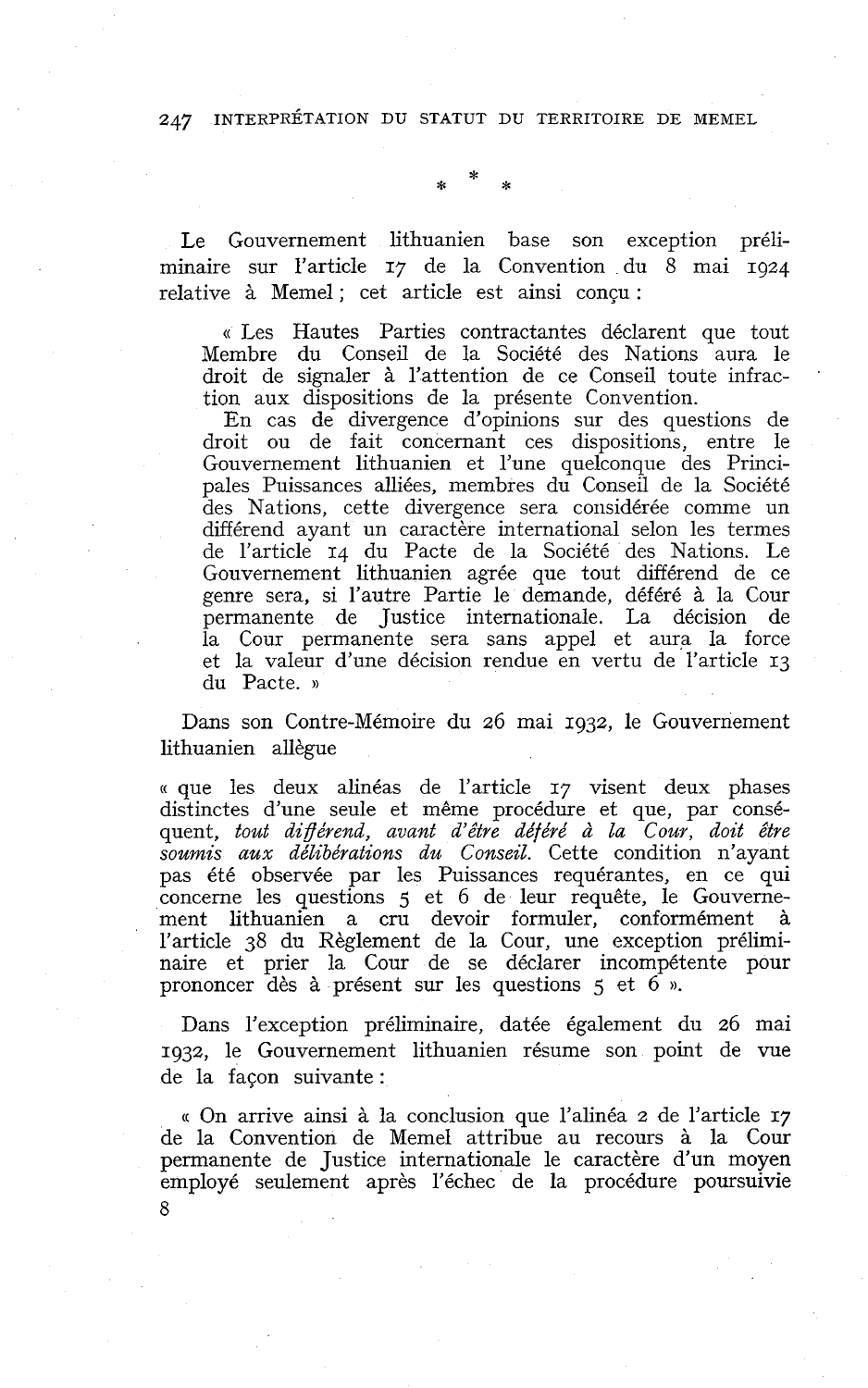The Lithuanian Government has founded its preliminary objection upon Article 17 of the Convention of May 8th, 1924, concerning Memel; this Article is worded as follows :

"The High Contracting Parties declare that any Member of the Council of the League of Nations shall be entitled to draw the attention of the Council to any infraction of the provisions of the present Convention.

In the event of any difference of opinion in regard to questions of law or of fact concerning these provisions between the Lithuanian Government and any of the Principal Allied Powers members of the Council of the League of Nations, such difference shall be regarded as a dispute of an international character under the terms of Article 14 of the Covenant of the League of Nations. The Lithuanian Government agrees that all disputes of this kind shall, if the other Party so requests, be referred to the Permanent Court of International Justice. There shall be no appeal from the Permanent Court's decision, which shall have the force and value of a decision rendered in virtue of Article 13 of the Covenant."

The Lithuanian Government in its Counter-Case of May 26th, 1932, contends that

"the two paragraphs of Article 17 relate to two distinct phases of one and the same procedure, and that, accordingly, *all disputes, before being referred to the Court, must be submitted to the Council for examination.* As this condition has not been observed by the Applicant Powers in regard to questions 5 and 6 of their application, the Lithuanian Government has felt obliged to raise a preliminary objection, in accordance with Article 38 of the Rules of Court, and to request the Court to decide that, at present, it has no jurisdiction to pass upon questions 5 and 6".

In the preliminary objection also dated May 26th, **1932,**  the Lithuanian Government summarizes its standpoint as follows :

"Thus it must be concluded that paragraph 2 of Article 17 of the Convention of Memel regards recourse to the Permanent Court of International Justice as a procedure only to be employed after a failure of the procedure before the Council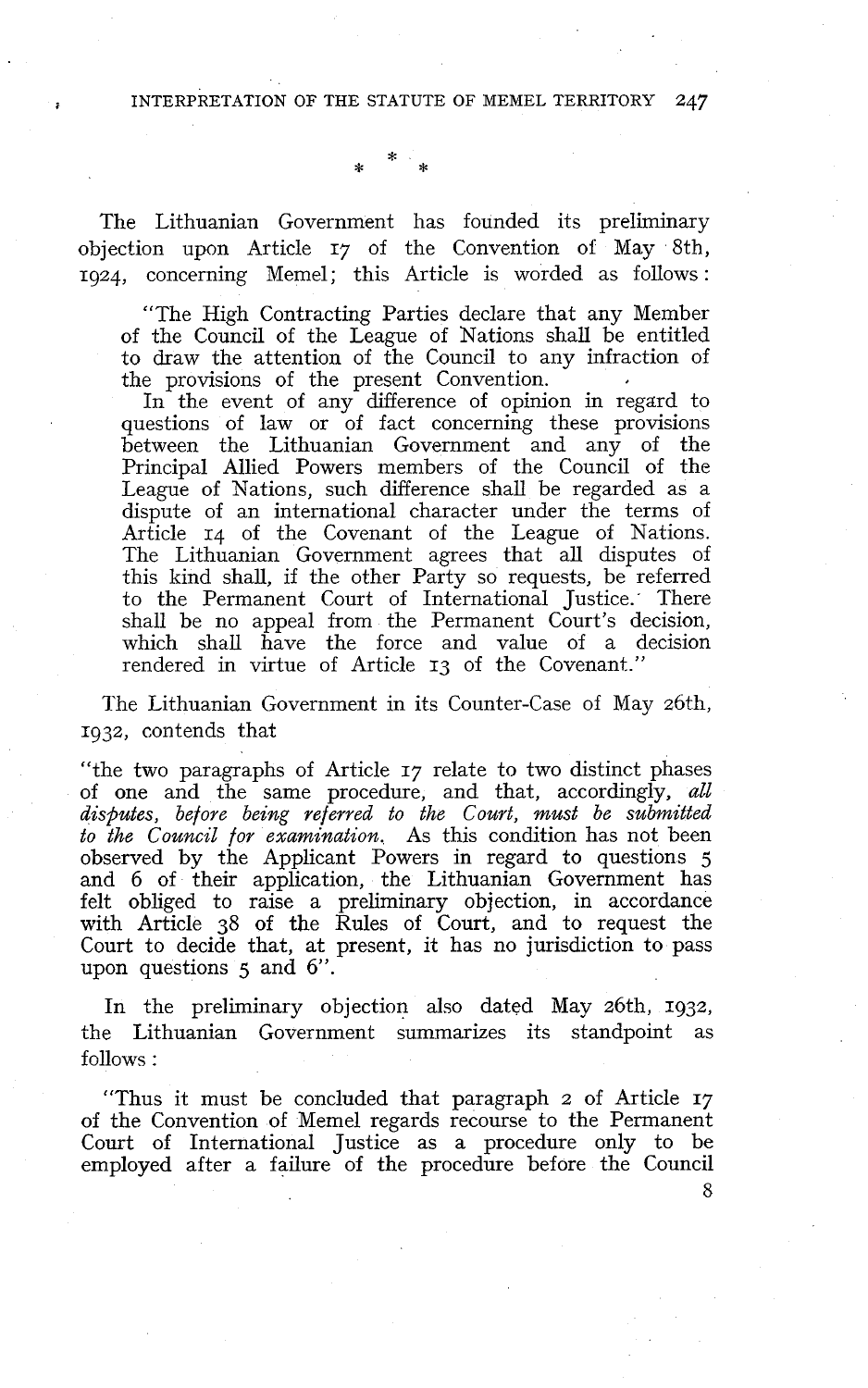devant le Conseil de la Société des Nations, sur la base de l'alinéa premier du même article 17. »

De leur côté, les quatre Puissances requérantes estiment que la procédure visée à l'alinéa I de l'article 17 et celle visée dans l'alinéa 2 sont deux procédures indépendantes et que la Cour peut être valablement saisie en vertu de l'alinéa *2,*  encore que l'affaire n'ait pas été préalablement portée devant le Conseil de la Société des Nations, comme c'est actuellement le cas pour les questions 5 et 6.

L'arrêt qu'il incombe à la Cour de donner sur l'exception préliminaire du Gouvernement lithuanien consiste donc en une interprétation de l'article 17 de la Convention de Paris du 8 mai 1924.

Il y a lieu de relever, tout d'abord, que la procédure devant le Conseil visée à l'alinéa r de l'article 17 est tout autre chose que la procédure judiciaire devant la Cour, à laquelle a trait le deuxième alinéa de l'article 17. S'il est possible de faire de la procédure devant le Conseil une condition préalable au recours à la Cour, il est cependant nécessaire que l'intention des Parties contractantes d'en faire pareille condition soit clairement établie.

Or, il convient d'observer qu'aucune indication du texte de l'article 17 ne permet d'établir que l'intention des Parties ait été de faire de la procédure devant le Conseil une condition préalable de la procédure devant la Cour.

D'après le texte même de l'article 17, les deux procédures sont distinctes par leur objet. La procédure devant le Conseil a pour objet l'examen d'une « infraction aux dispositions de la convention », ce qui présuppose un fait déjà accompli, tandis que la procédure devant la Cour a pour objet une « divergence d'opinions sur des questions de droit ou de fait 1). Cette divergence d'opinions peut se produire sans qu'aucune infraction soit relevée. Il est vrai qu'une même situation peut donner lieu à un recours soit devant le Conseil en vertu du premier alinéa, soit devant la Cour en vertu du second ; mais cela ne sera pas forcément toujours le cas, et cette constatation suffit à démontrer que les deux procédures ne sont pas nécessairement liées l'une à l'autre.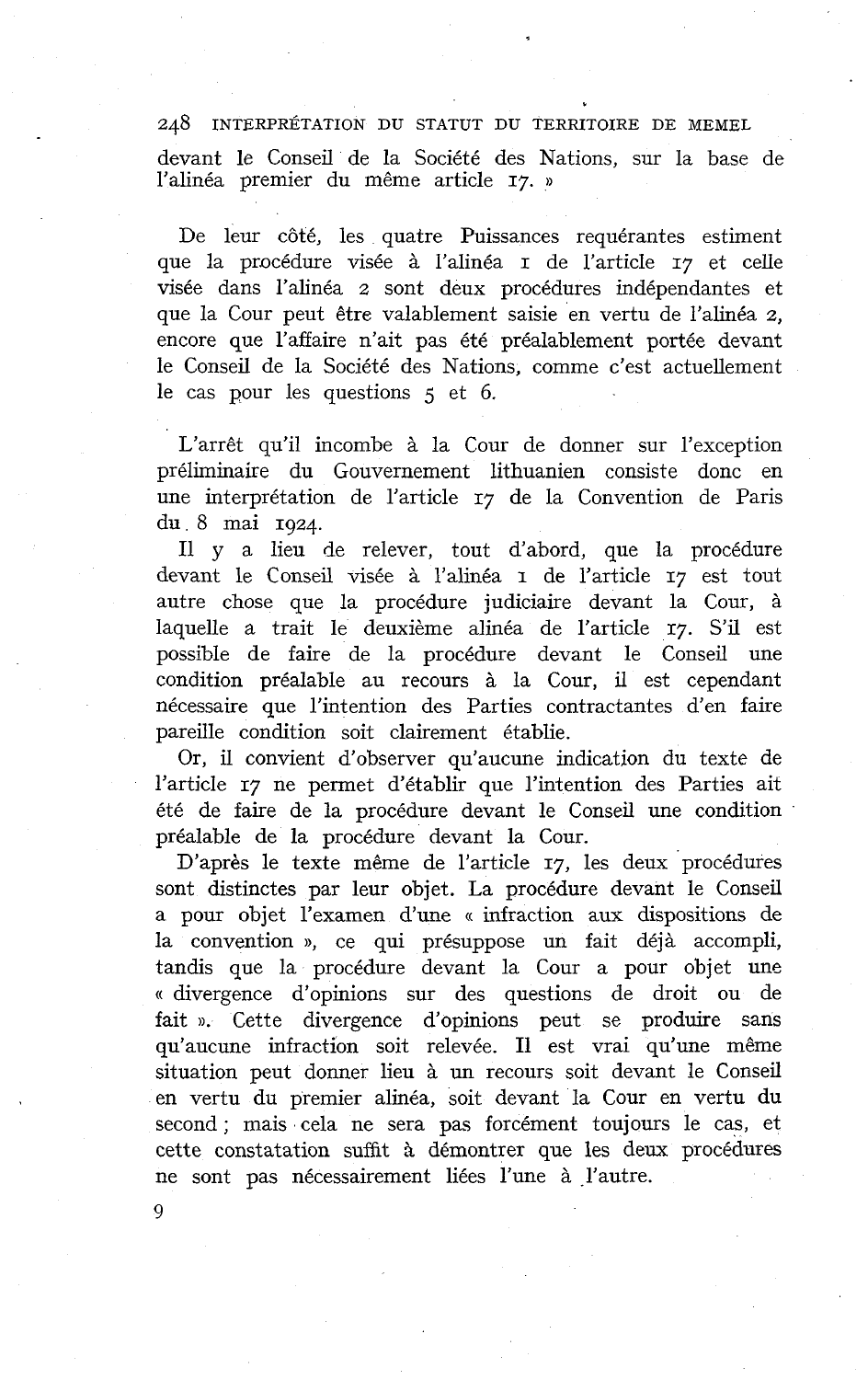INTERPRETATION OF THE STATUTE OF MEMEL TERRITORY 248 of the League of Nations, under paragraph I of the same Article **17."** 

On the other hand, the four Applicant Powers consider that the procedure referred to in the first paragraph of Article **17,** and that referred to in its second paragraph, are two separate proceedings; and that a matter may properly be submitted to the Court under paragraph 2 even though it has not previously been brought before the Council of the League of Nations, as is the case here with regard to questions *5* and 6.

The judgment which the Court has to deliver on the preliminary objection of the Lithuanian Government constitutes an interpretation of Article **17** of the Convention of Paris of May 8th, **1924** 

It should be noted. in the first place, that the proceedings before the Council, contemplsted by paragraph **I** of Article **17,**  are quite different from the judicial proceedings before the Court to which the second paragraph of Article **17** relates. If proceedingç before the Council are to be a condition precedent to proceedings before the Court, the intention of the contracting Parties to stipulate such a condition must be clearly established.

But it is to be observed that there is nothing in the text of Article **17** to show that it was the intention of the Parties to make proceedings before the Council a condition precedent to proceedings before the Court.

The actual text of Article **17** shows that the two procedures relate to different objects. The object of the procedure before the Council is the examination of an "infraction of the provisions of the Convention", which presupposes an act already committed, whereas the procedure beiore the Court is concerned with "any difference of opinion in regard to questions of law or fact". Such difference of opinion may arise without any infraction having been noted. It is true that one and the same situation may give rise to proceedings either before the Council under the first paragraph, or before the Court under the second; but that will not always be the case, and this suffices to prove that the two procedures are not necessarily connected with one another.

<sub>Q</sub>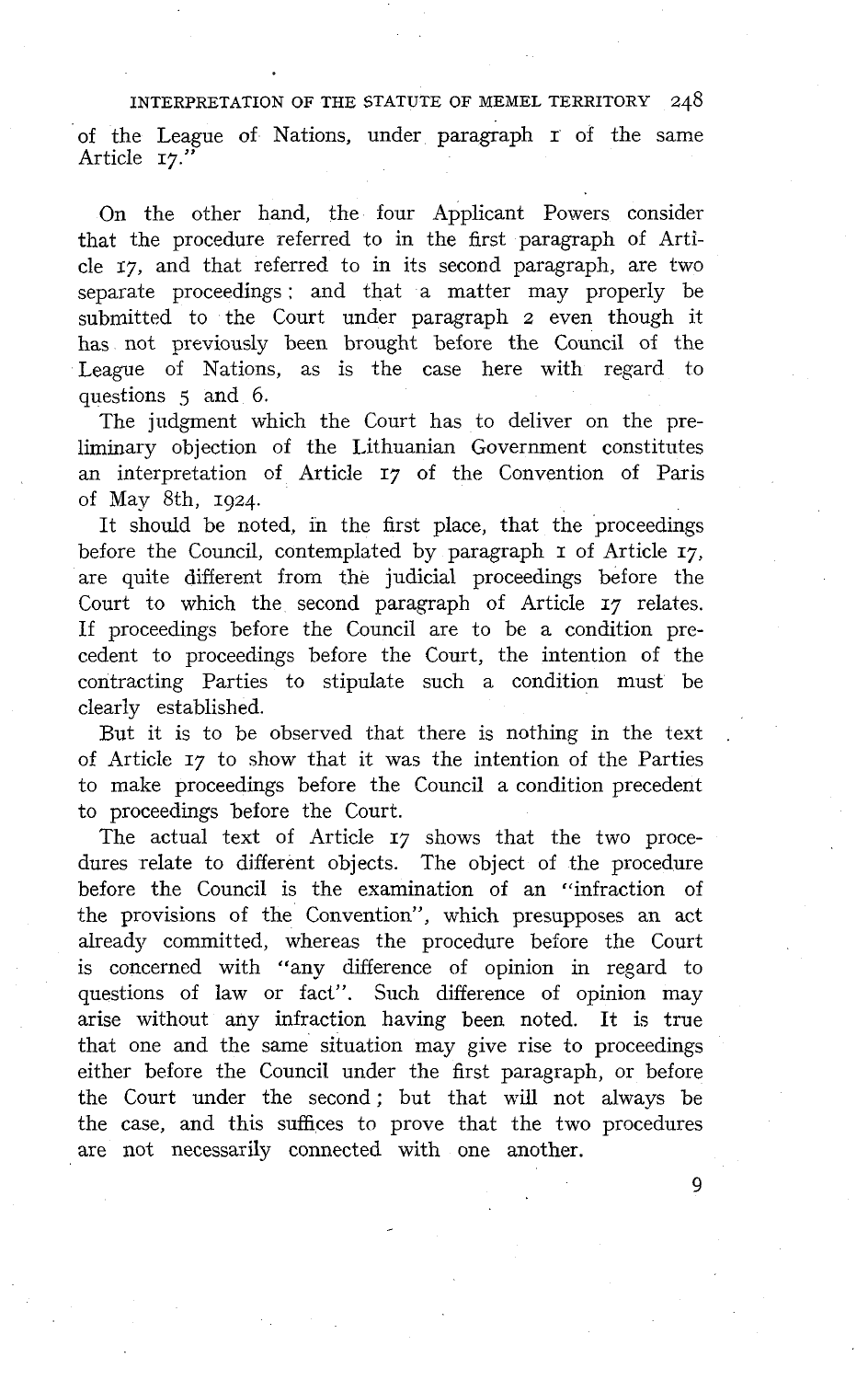A cette distinction par leur objet, l'article 17 de la Convention du 8 mai **1924** ajoute une distinction quant à ceux qui peuvent ouvrir la procédure. Tandis que la procédure devant le Conseil en vertu de l'alinéa I de l'article 17 peut être entamée par tout Membre du Conseil de la Société des Nations, la procédure devant la Cour en vertu de l'alinéa **2** ne peut être commencée que par l'une quelconque des Principales Puissances alliées, membre du Conseil de la Société des Nations.

Si l'on devait admettre l'unité de procédure, il en résulterait qu'une affaire ne pourrait être suivie devant la Cour en vertu de l'alinéa **2** de l'article 17, si elle avait été, en vertu de l'alinéa **r,** portée devant le Conseil par un Membre du Conseil autre qu'une des Principales Puissances alliées signataires de la convention.

Par ailleurs, l'agent du Gouvernement lithuanien a cru trouver des arguments à l'appui de sa thèse dans une liaison intime qui, selon lui, existerait entre les deux alinéas de l'article 17 et qui résulterait de l'emploi, dans le deuxième alinéa, des mots « ces dispositions », se référant aux mots « dispositions de la présente Convention » qui figurent dans almea, des mots « ces dispositions », se referant aux mots<br>« dispositions de la présente Convention » qui figurent dans<br>le premier alinéa, — et encore dans l'historique du texte de l'article.

Quant au premier de ces arguments, la Cour ne saurait y attacher une importance décisive pour permettre d'en conclure que les Parties contractantes avaient envisagé la procédure devant le Conseil comme nécessairement préalable à la procédure devant la Cour. L'expression « ces dispositions » indique tout simplement, eu égard au contexte, que les dispositions dont l'interprétation peut donner lieu à la procédure devant la Cour aux termes de l'alinéa 2 sont les mêmes que celles dont l'infraction peut être signalée à l'attention du Conseil conformément à l'alinéa **1.** 

Quant aux considérations d'ordre historique, la Cour doit avant tout rappeler que, selon sa jurisprudence constante, les travaux préparatoires ne sauraient être invoqués pour interpréter un texte qui est, en lui-même, suffisamment clair. Elle est d'ailleurs d'avis que l'historique de l'article 17 de la convention n'apporte aucun élément qui vienne à l'encontre de l'interprétation résultant des termes mêmes de cet article.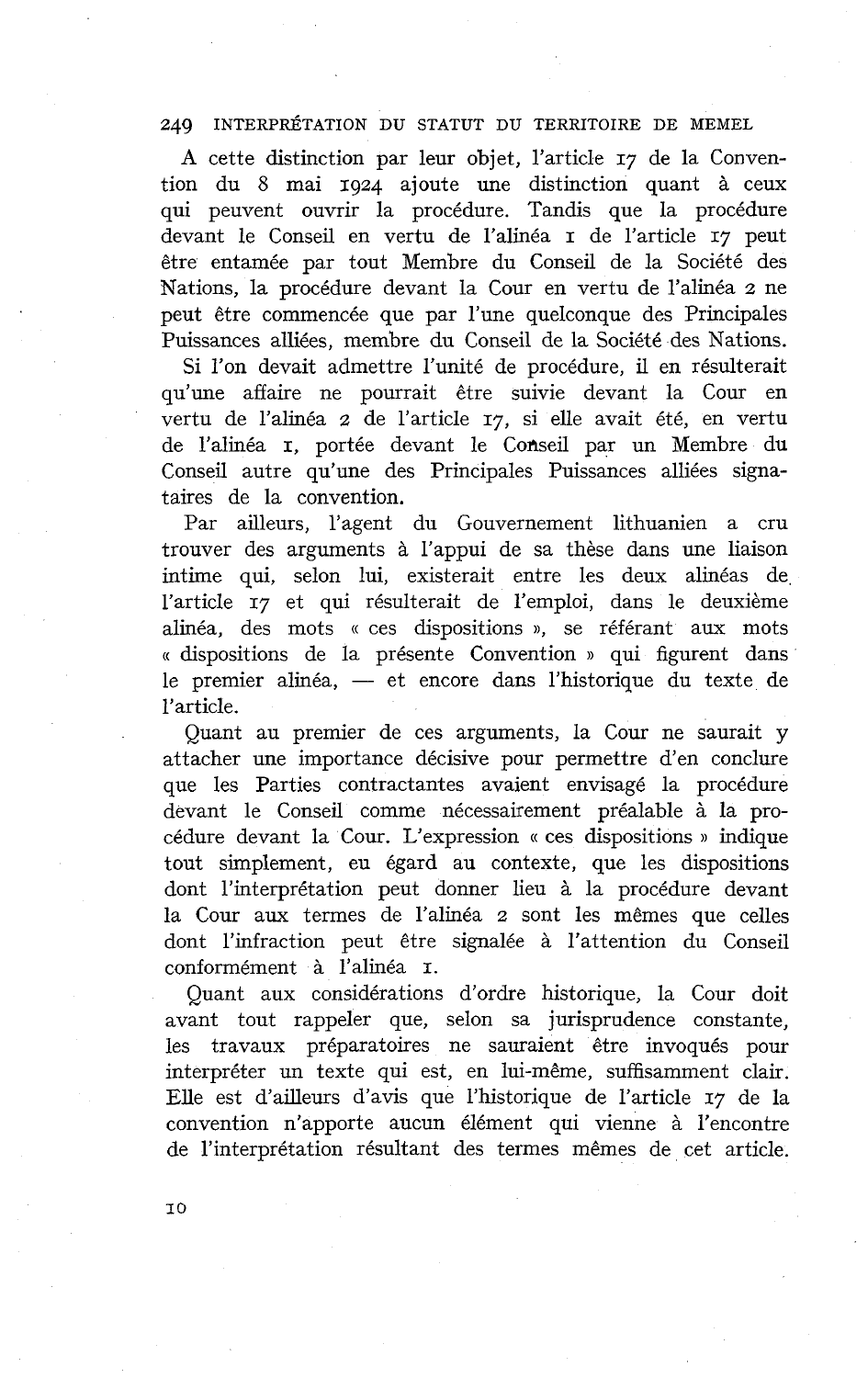To this distinction by reason of their objects, Article **17**  of the Convention of May 8th, 1924, adds a distinction with regard to those who may initiate the proceedings. While any Member of the Council of the League of Nations may institute proceedings before the Council under paragraph **I** of Article 17, proceedings before the Court under paragraph 2 may only be initiated by one of the Principal Allied Powers, Member of the Council of the League of Nations.

If the principle of the unity of the proceedings were to be adopted, it wouid follow that a case could not be proceeded with before the Court, under paragraph 2 of Article 17, if it had been brought before the Council, under paragraph **1,** by *s* Member of the Council other than one of the Principal Allied Powers which signed the Convention.

Moreover, the Agent for the Lithuanian Government has thought to find arguments in support of his contention in the close connection which, according to him, exists between the two paragraphs of Article 17 as the result of the use in the second paragraph of the words "these provisions", which refer to the words "provisions of the present Convention" in the first paragraph-and also in the hisiory of the text of the Article.

As regards the first of these arguments, the Court is unable to regard it as of sufficient weight to justify the conclusion that the contracting Parties regarded proceedings before the Council as a necessary preliminary to proceedings before the Court. In view of the context, the words "these provisions" simply indicate that the provisions of which the interpretation may give rise under the second paragraph to proceedings before the Court, are the same as  $*$  those to any infraction of which the attention of the Council may be called under paragraph I.

As regards the arguments based on the history of the text, the Court must first of al1 point out that, as it has constantly held, the preparatory work cannot be adduced to interpret a text which is, in itself, sufficiently clear. The Court is, moreover, of opinion that the history of Article 17 of the Convention provides no material which conflicts with the interpretation of the terms of the Article standing by themselves.

IO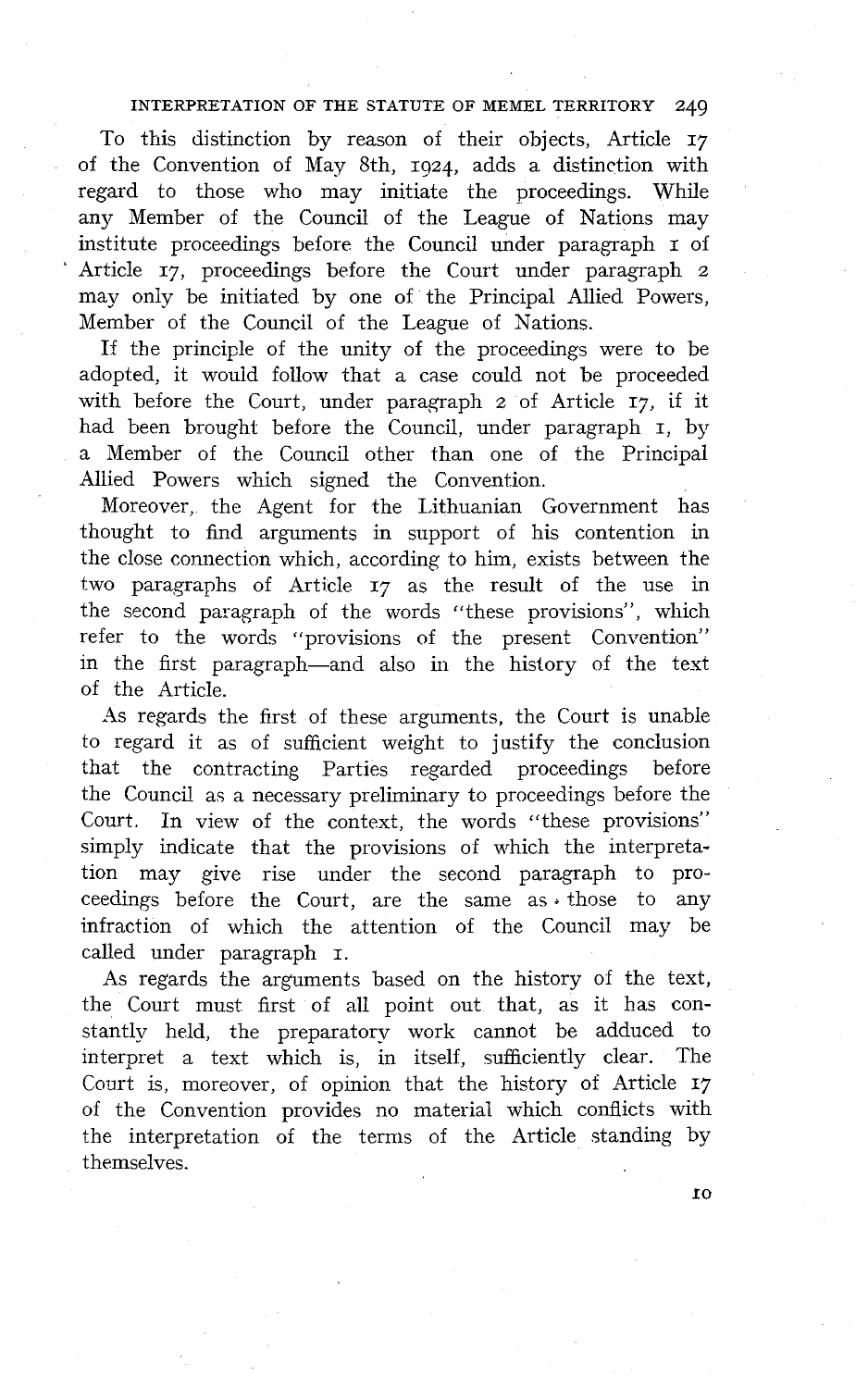Les considérations historiques invoquées par l'agent du Gouvernement lithuanien se résument dans les deux propositions suivantes :

1) les mots « en outre », qui figurent dans les clauses juridictionnelles insérées dans les traités sur la protection des minorités ou dans les articles minoritaires de certains traités de paix, n'apparaissent 'pas dans l'alinéa 2 de l'article 17 de la Convention de Memel;

2) à la suite des négociations qui, en 1923, ont eu lieu à Paris entre la Commission de la Conférence des Ambassadeurs et la délégation lithuanienne, un compromis serait intervenu entre les Parties, compromis réalisé dans la rédaction actuelle de l'article 17 de la Convention de Memel ; en vertu de ce compromis, le recours à la Cour permanente de Justice internationale ne serait ouvert aux Membres du Conseil de la Société des Nations, Principales Puissances alliées, qu'après un examen par ledit Conseil de l'infraction à la convention qui aurait été, signalée à son attention par l'un de ses Membres.

Pour répondre à ces deux arguments, la Cour doit retracer brièvement l'historique de l'article 17.

L'article 17 est issu d'une proposition lithuanienne présentée lors des pourparlers qui ont eu lieu à Paris entre la Conférence des Ambassadeurs et les représentants de la Lithuanie et du Territoire de Memel en vue d'établir un statut organique de ce Territoire conforme aux conditions dans lesquelles les Principales Puissances alliées, par décision du 16 février 1923, s'étaient déclarées prêtes à transférer à la Lithuanie la souveraineté du Territoire de Memel cédé par l'Allemagne auxdites Puissances.

En effet, dans le projet de convention remis par la délégation lithuanienne, le II avril 1923, à la Conférence des Ambassadeurs, figure, à titre de proposition subsidiaire, un article 49 dont les deux alinéas sont une reproduction des alinéas 2 et **3** de la clause juridictionnelle des traités sur la protection des minorités ou des clauses minoritaires de certains traités de paix, sauf deux légères différences de pure forme et sauf la suppression de trois groupes de mots. Le texte, où sont intercalés entre crochets ces trois groupes de mots, est le suivant :

II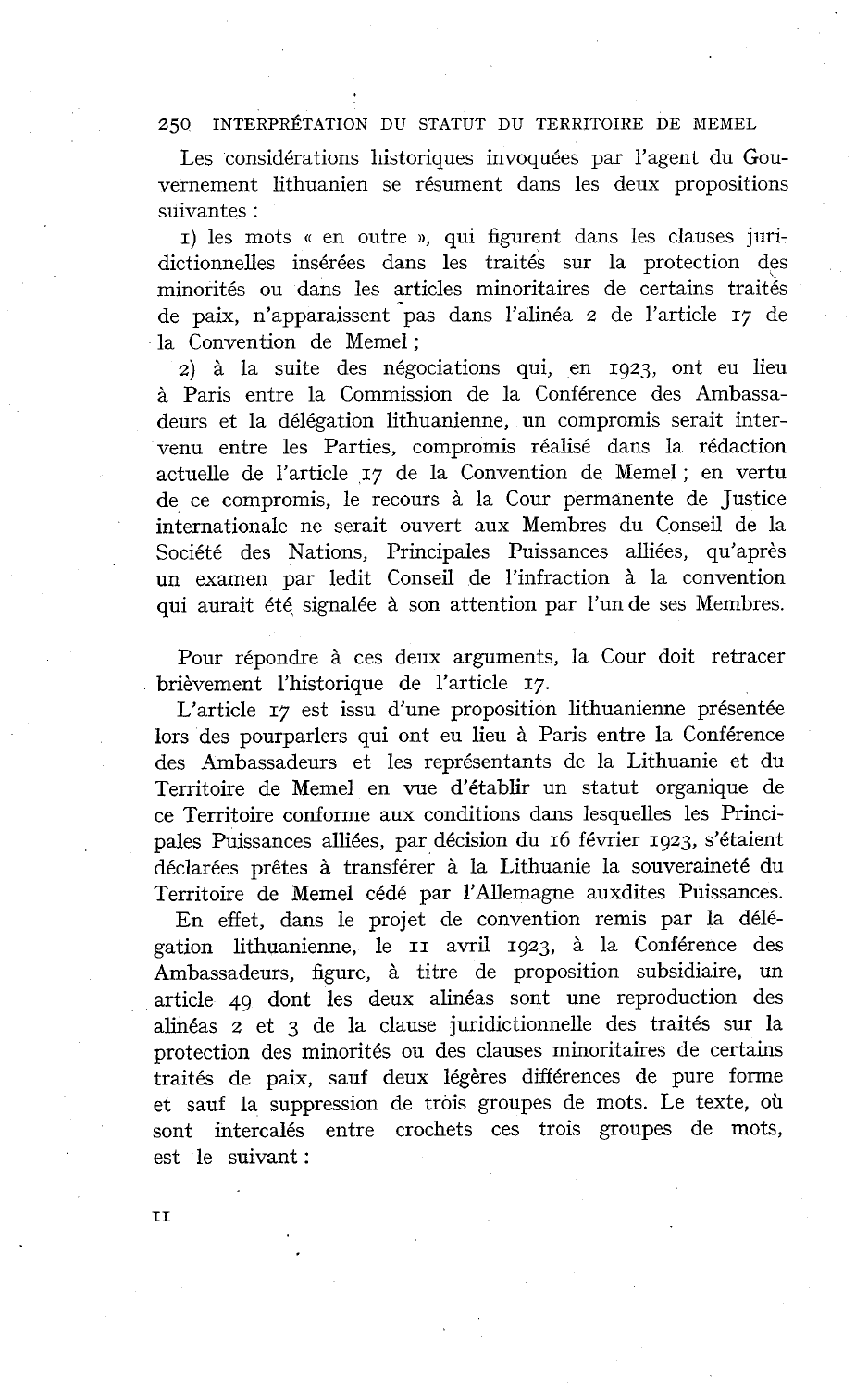The arguments based on the history of the text which are adduced by the Lithuanian Government may be summarized as follows :

 $(1)$  the word "further", which appears in the jurisdictional clauses inserted in treaties for the protection of Minorities or in Minority articles in certain Peace Treaties, does not appear in paragraph z of Article 17 of the Memel Convention ;

(2) following the negotiations which took place in 1923, at Paris, between the Committee of the Conference of Ambassadors and the Lithuanian delegation, a compromise is said to have been reached between the Parties, which was embodied in the present wording of Article 17 of the Memel Convention ; it is said that under this compromise recourse to the Permanent Court of International Justice is only open to the Principal Allied Powers, Members of the Council of the League of Nations, after the Council has examined the infraction of the Convention to which its attention has been drawn by one of its Members.

In order to reply to these two arguments, the Court must briefly trace the history of Article 17.

Article 17 was the outcome of a Lithuanian proposal, made during the negotiations at Paris between the Conference of Ambassadors and the representatives of Lithuania and of the Memel Territory in order to frame an organic statute for the said Territory, embodying the conditions under which the Principal Allied Powers by a decision dated February 16th, 1923, had declared their willingness to transfer to Lithuania the sovereignty over the Memel Territory which Germany had ceded to those Powers.

The draft convention which the Lithuanian delegation presented to the Conference of Ambassadors on April th, 1923, contained an Article 49, submitted as an alternative proposal, the two paragraphs of which reproduced the wording of paragraphs  $\frac{1}{2}$  and  $\frac{1}{3}$  of the jurisdictional wording of paragraphs 2 and 3 clause of the Treaties for the protection of Minorities, or the Minority Clauses in certain Peace Treaties, with the exception of two minor differences, purely of form, and the omission of three groups of words. The text, in which these three groups of words have been interpolated in square brackets, is as follows :

**2 II**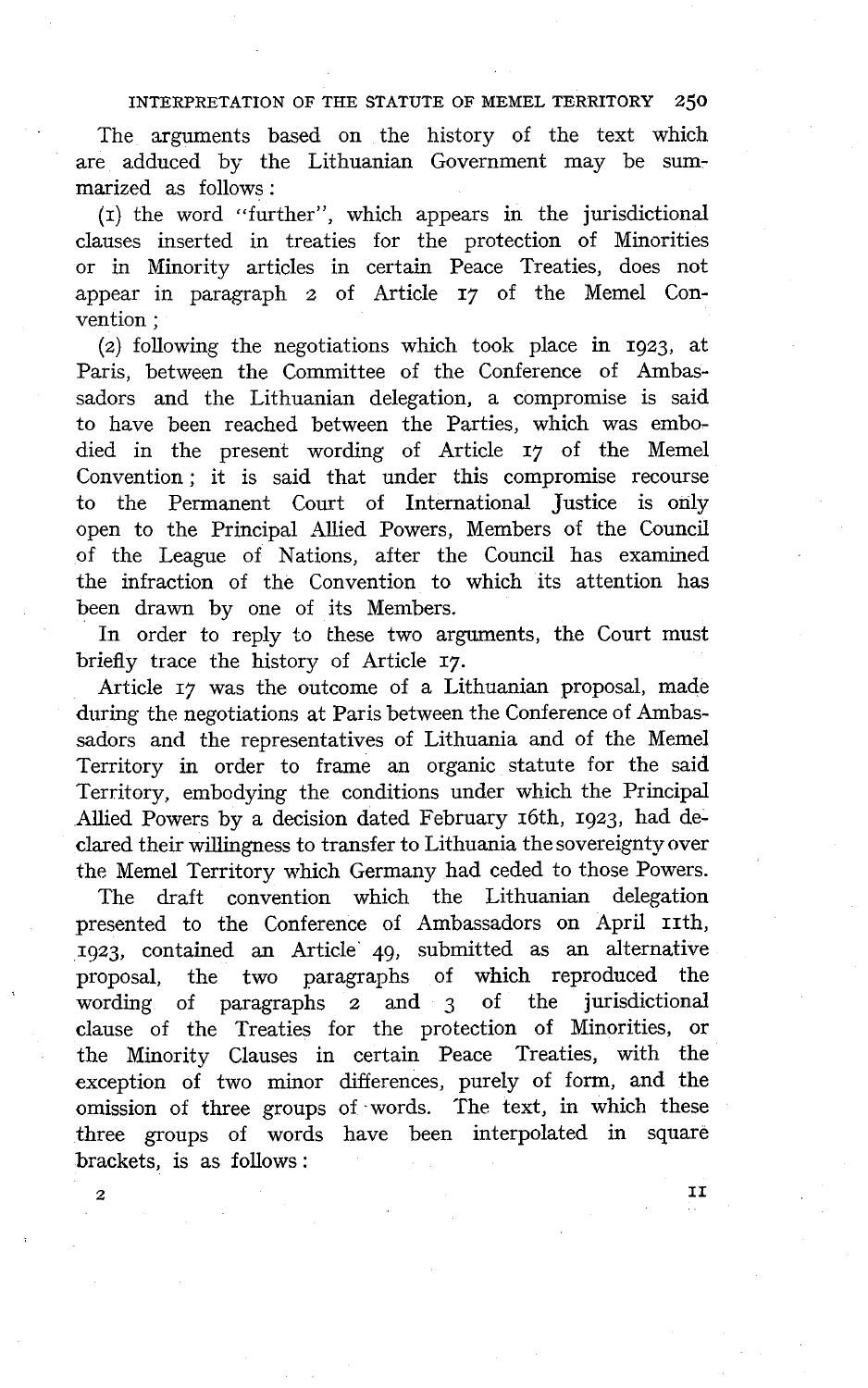« La Lithuanie agrée que tout Membre du Conseil de la Société des Nations aura le droit de signaler à l'attention du Conseil toute infraction [ou danger d'infraction] aux articles de la présente Convention [, et que le Conseil pourra procéder de telle façon et donner telles instructions qui paraîtront appropriées et efficaces dans la circonstance].

La Lithuanie agrée en outre qu'en cas de divergence d'opinions sur des questions de droit ou de fait concernant ces articles, entre le Gouvernement lithuanien et l'une quelconque des Principales Puissances alliées et associées, [ou toute autre Puissance] membre du Conseil de la Société des Nations, cette divergence sera considérée comme un conflit ayant un caractère international selon les termes de l'article 14 du Pacte de la Société des Nations. Le Gouvernement lithuanien agrée que tout différend de ce genre sera, si l'autre Partie le demande, déféré à la Cour permanente de Justice internationale. La décision de la Cour permanente sera sans appel et aura la même force et valeur qu'une décision rendue en vertu de l'article *13* du Pacte. ))

Le 8 août 1923, la Conférence des Ambassadeurs fit parvenir au président du Conseil, ministre des Affaires étrangères de Lithuanie, un nouveau texte figurant comme article 62. Les mots « La Lithuanie agrée » y sont remplacés par les mots « Les Hautes Parties contractantes déclarent »; le commencement de l'alinéa 2 — reproduisant désormais les termes mêmes du début du troisième alinéa de la déclaration « concernant la protection des minorités en Lithuanie » du termes mêmes du début du troisième alméa de la déclaration<br>« concernant la protection des minorités en Lithuanie » du<br>12 mai 1922 — y est adapté à cette façon de dire ; et, en dernier lieu, dans l'alinéa 2 de l'article 62 du projet, le mot « conflit )) est remplacé par le mot « différend ». C'est à ce moment que se trouva fixée la forme définitive de la disposition qui constituera par la suite l'article 17 de la Convention du 8 mai 1924, à l'exception d'une « s )) ajoutée ultérieurement au mot « membre » dans le second alinéa.

Eu égard à ces indications historiques, la suppression des mots « en outre », qui n'avaient plus de raison d'être, s'explique tout naturellement par l'évolution du texte, et on ne saurait en tirer la conséquence que prétend en déduire l'agent du Gouvernement lithuanien.

Quant à un prétendu compromis, c'est au moment de l'acceptation par la Commission de la Conférence des Ambassadeurs de l'article 49 proposé subsidiairement par les représentants de la Lithuanie que, d'après le Gouvernement  $\frac{1}{12}$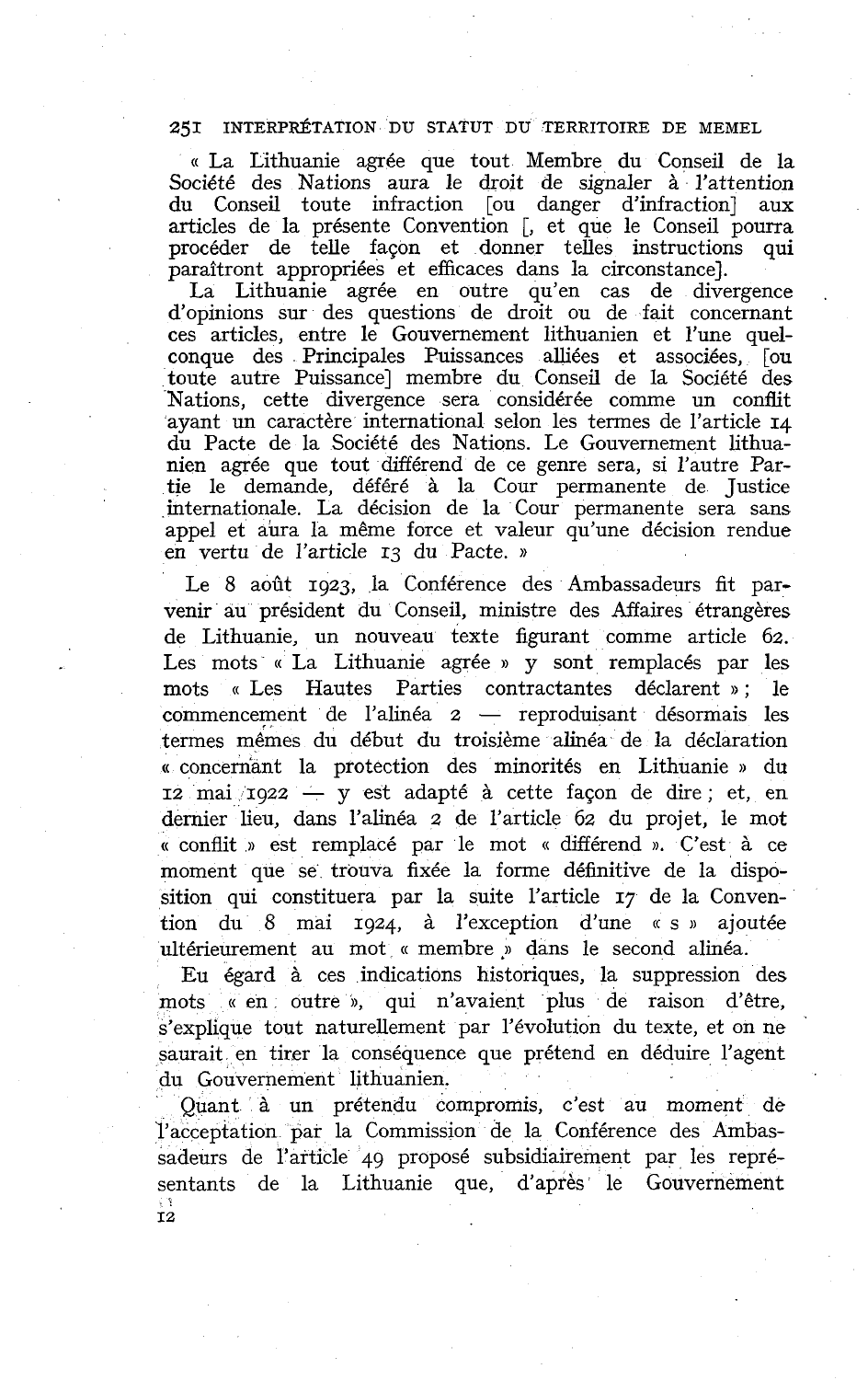"Lithuania agrees that any Member of the Council of the League of Nations shall have the right to bring to the attention of the Council any infraction [or any danger of infraction] of the articles of the present Convention [, and that the Council may thereupon take such action and give such direction as it may deem proper and effective in the circumstances].

Lithuania further agrees that any difference of opinion as to questions of law or fact arising out of these Articles between the Lithuanian Government and any one of the Principal Allied and Associated Powers, [or any other Power, a] Member of the Council of the League of Nations, shall be held to be a dispute of an international character under Article 14 of the Covenant of the League of Nations. The Lithuanian Government hereby consents that any such dispute shall, if the other Party thereto demands, be referred to the Permanent Court of International Justice. The decision of the Permanent Court shau be final and shall have the same force and effect as an award under Article 13 of the Covenant."

On August 8th, 1923, the Conference of Ambassadors transmitted to the Prime Minister, Minister for Foreign Affairs of Lithuania, a new text which appeared as Article 62. In this Article the words "Lithuania agrees" are replaced by the words "The High Contracting Parties declare" ; the beginning of paragraph 2-reproducing thenceforward the actual wording of the beginning of the third paragraph of the declaration of May 12th, 1922, "concerning the protection of Minorities in Lithuania"-is adapted to this wording; and, lastly, the word "dispute" in paragraph 2 of Article 62 of the draft is replaced by the word "difference". It was at this moment that the final form of the provision which subsequently became Article 17 of the Convéntion of May 8th, 1924, was fixed, except for the "s" in the word "members", which was added later.

In the light of this historical account, the omission of the word "further", which no ionger served any purpose, is quite naturally explained by the evolution of the text, and it is impossible to deduce from it the conclusion which the Agent of the Lithuanian Government claims to draw therefrom.

As to the alleged compromise, the Lithuanian Government contends that this compromise was effected when the Committee of the conference of Ambassadors accepted the Article 49 proposed as an alternative by the Lithuanian repre-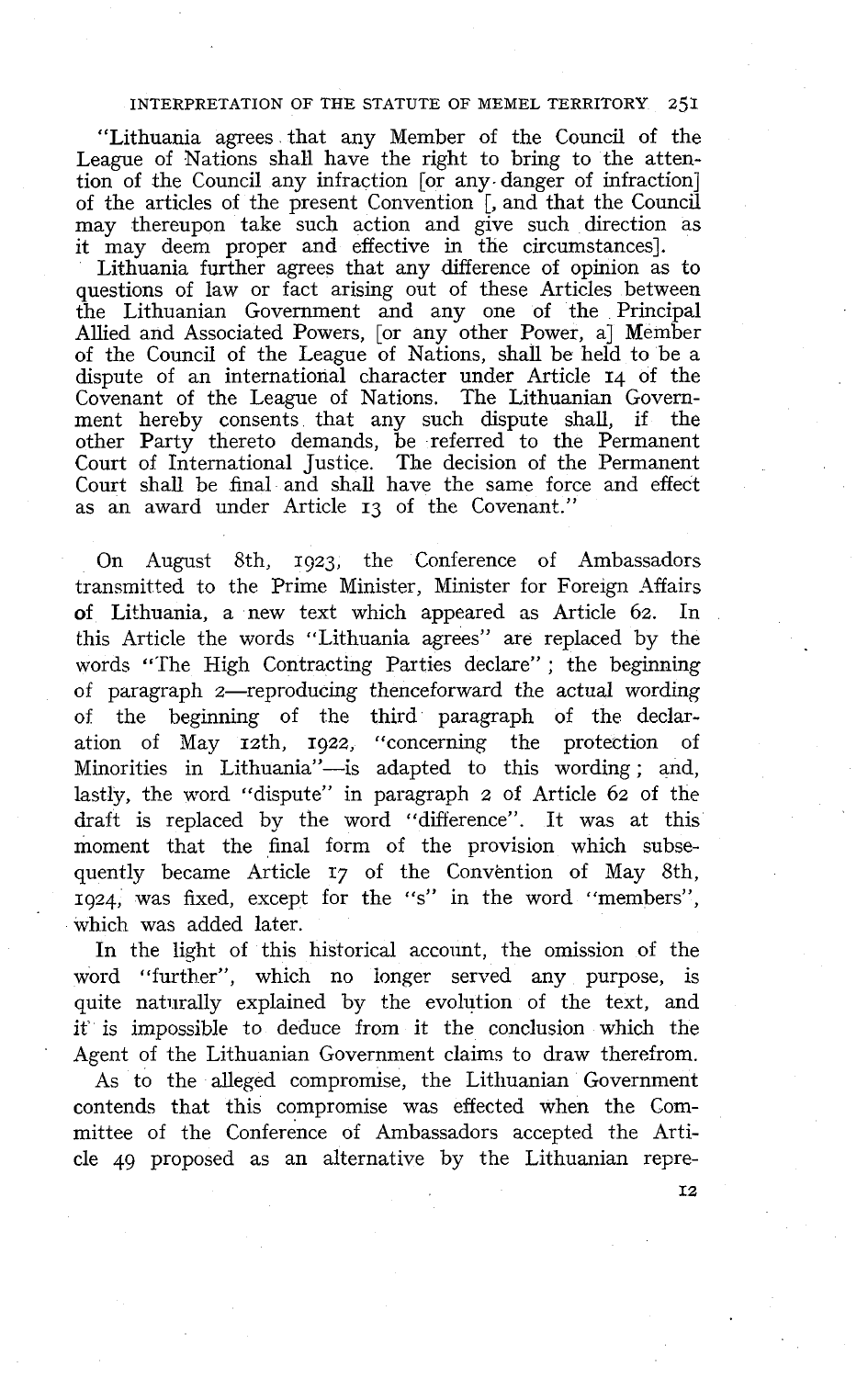lithuanien, le compromis serait intervenu. Tandis que, d'une part, la Commission de la Conférence des Ambassadeurs réservait au Conseil de la Société des Nations le droit de décider en dernière instance sur les différends touchant l'application de la Convention relative au Territoire de Memel, et que, d'autre part, la Lithuanie entendait en pareil cas conférer le rôle d'arbitre à la Cour permanente de Justice internationale, l'article **49** proposé par la Lithuanie et finalement accepté par la Commission de la Conférence des Ambassadeurs a prévu un recours et au Conseil et à la Cour.

En admettant qu'il y ait eu là un compromis, rien, dans ce compromis, ne porterait sur la question de savoir si la Cour peut seulement être saisie après l'échec de la procédure poursuivie devant le Conseil de la Société des Nations. En effet, ni l'historique ni les rédactions successives des textes n'apportent une indication quelconque à cet égard, et la preuve n'en a pas davantage été fournie par l'agent du Gouvernement lithuanien dans ses explications orales.

La Cour n'a pas pu trouver un argument pour la thèse lithuanienne dans le rapport du Comité des juristes nommé par le Conseil de la Société des Nations le **3** septembre **1926**  *(Jo~rnal oflciel* de la Société des Nations, **1926,** p. **1424).**  Le Gouvernement lithuanien se fonde, à cet égard, sur le passage suivant dudit rapport dans son texte français :

. . . . c'est seulement s'il subsiste une divergence d'opinions entre le Gouvernement lithuanien et l'une quelconque des Principales Puissances alliées, membres du Conseil, que cette divergence peut être portée devant la Cour permanente de Justice internationale ; par conséquent, cette disposition ne s'appliquant pas à une divergence d'opinions entre un Membre du Conseil autre qu'une quelconque des Principales Puissances et le Gouvernement lithuanien. »

La Cour constate, cependant, eu égard aux circonstances dans lesquelles ce rapport fut présenté, que ce passage vise exclusivement la question de savoir entre quelles Parties une divergence d'opinions doit subsister pour pouvoir être portée devant la Cour conformément à l'article 17, alinéa *2,* de la convention.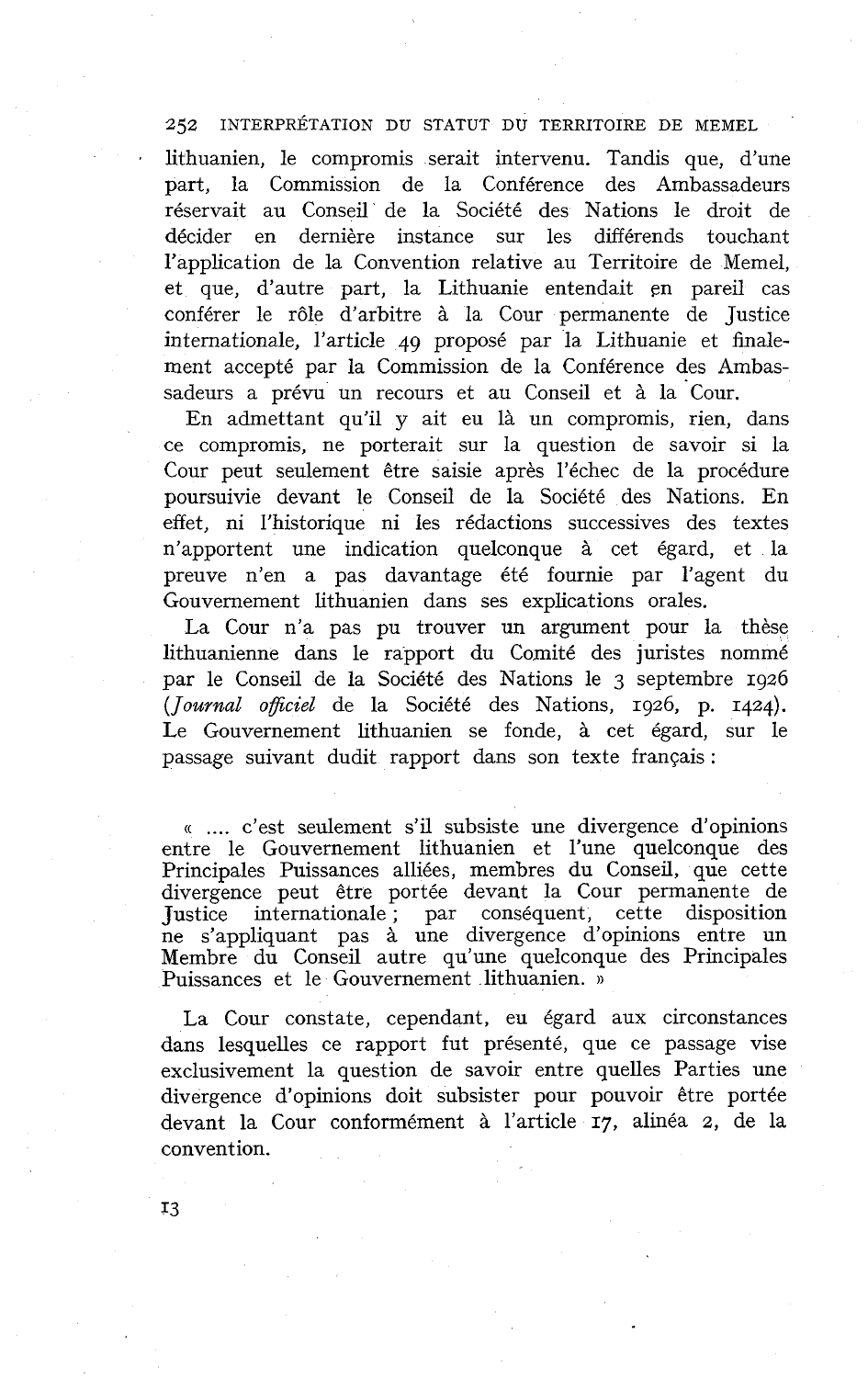sentatives. It is said that while on the one hand the Committee of the Conference of Ambassadors wished to reserve to the Council of the League of Nations the right of final decision of disputes as to the application of the Convention concerning the Memel Territory, and while, on the other hand, Lithuania wished in such cases to make the Permanent Court of International Justice the arbitrator, Article 49 as proposed by Lithuania and eventually accepted by the Committee of the Conference of Ambassadors provided for recourse both to the Council and to the Court.

Even supposing that this constituted the conclusion of a compromise, there is nothing in it which bears on the question whether the Court may only be resorted to after tne failure of proceedings before the Council of the League of Nations. In fact, nothing in the historv or in the successive wordings of the texts affords any indication in this respect ; nor has any proof of it been iurnished by the Lithuanian Agent in his oral arguments.

The Court has been unable to find any support for the Lithuanian contention in the report of the Committee of Jurists appointed by the Council of the League of Nations on September 3rd, **1926** *(Ogicial* Journal of the League of Nations, 1926, p. **1424).** The Lithuanian Government relies in this connection on the French text of a passage in this report, the English text of which is as follows :

".... only in the case of a difference of opinion between the Lithuanian Government and one of the Principal Allied Powers members of the Council can such a dispute be brought before the Court of Justice. The provision, therefore, does not apply to a difference of opinion between any Members of the Council other than one of the Principal Powers and the Lithuanian Government."

The Court, however, considers that, having regard to the circumstances in which this report was submitted, this passage relates exclusively to the question between what Parties a difference of opinion must exist in order that it may be brought before the Court under Article **17,** paragraph *2,* of the Convention.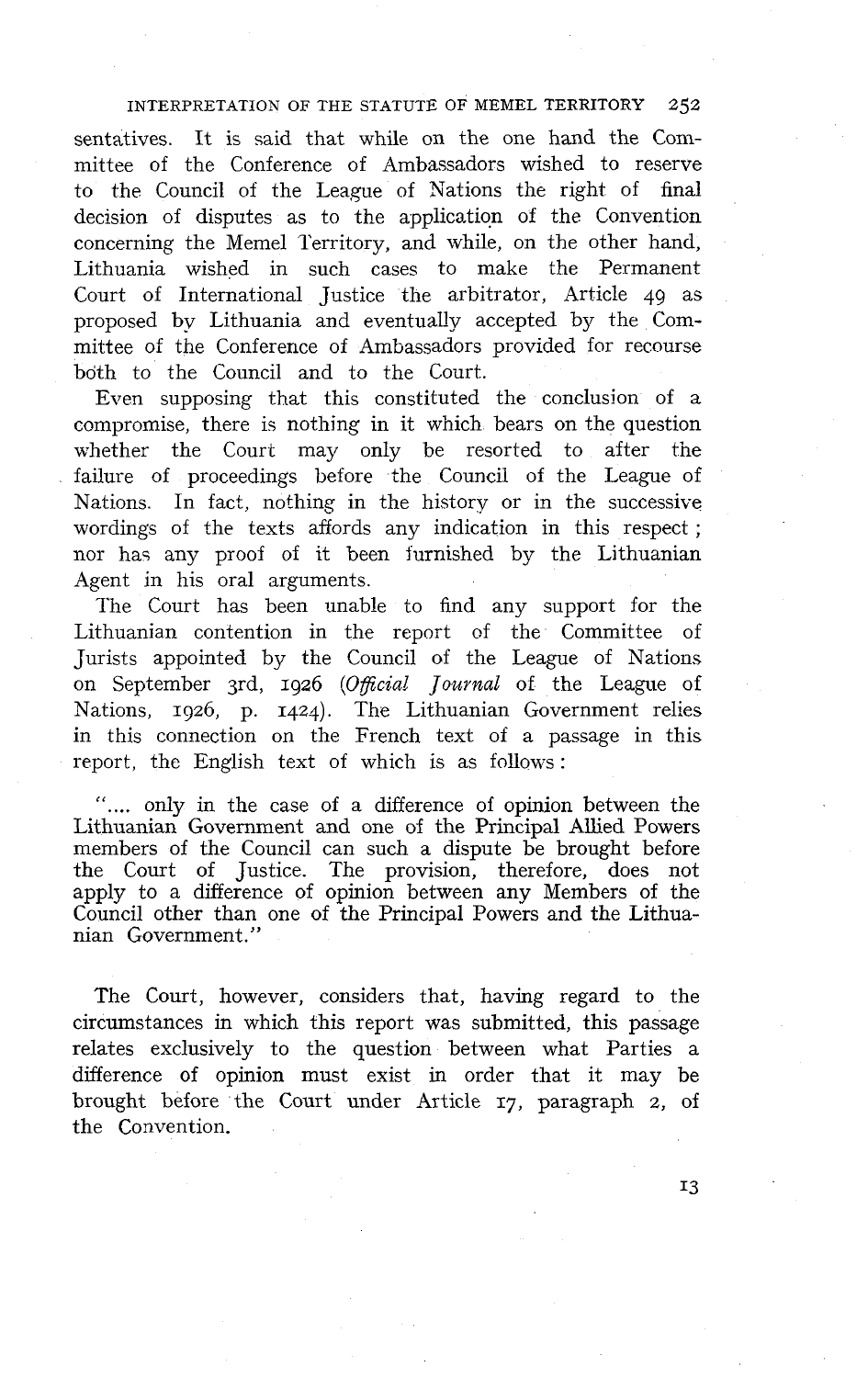D'autre part, elle a constaté que la Commission de la Conférence des Ambassadeurs, mentionnée ci-dessus, dans son rapport du 25 juillet 1923 *(Documents diplomatiques, Question de Memel,* Publication du ministère des Affaires étrangères lithuanien, 1923, vol. 1, p. 222), ainsi que le rapporteur du Conseil dans la séance du 20 février 1932 (Journal officiel de la Société des Nations, 1932, p. *545),* sont d'accord avec la thèse telle qu'elle a été soutenue par les quatre Puissances requérantes.

La Cour désire souligner que rien de ce qui est dit dans le présent arrêt ne saurait être considéré comme préjugeant d'une manière quelconque l'interprétation qu'elle pourrait, le cas échéant, donner de la clause juridictionnelle des traités sur la protection des minorités, ou des dispositions minoritaires de certains traités de paix, clause qui n'a pas d'application dans l'espèce et dont la Cour n'est pas saisie.

PAR CES MOTIFS.

La Cour,

statuant par treize voix contre trois,

rejette l'exception préliminaire formulée par le Couvernement lithuanien ;

retient, pour statuer au fond, les points *5* et 6 de la requête introductive d'instance du II avril 1932.

Fait en français et en anglais, le texte français faisant foi, au Palais de la Paix, à La Haye, le vingt-quatre juin mil neuf cent trente-deux; en six exemplaires, dont l'un restera déposé aux archives de la Cour et dont les autres seront transmis respectivement aux agents du Gouvernement de Sa Majesté britannique dans le Royaume-Uni de Grande-Bretagne et d'Irlande du Nord, du Gouvernement de la République française, du Gouvernement de Sa Majesté le roi d'Italie, du Gouvernement de Sa Majesté l'empereur du Japon et du Gouvernement de la République de Lithuanie.

> Le Président en fonctions de la Cour : *(Signé) J.* G. GUERRERO.

Le Greffier de la Cour : *(Signe?* A. HAMMARSK JOLD.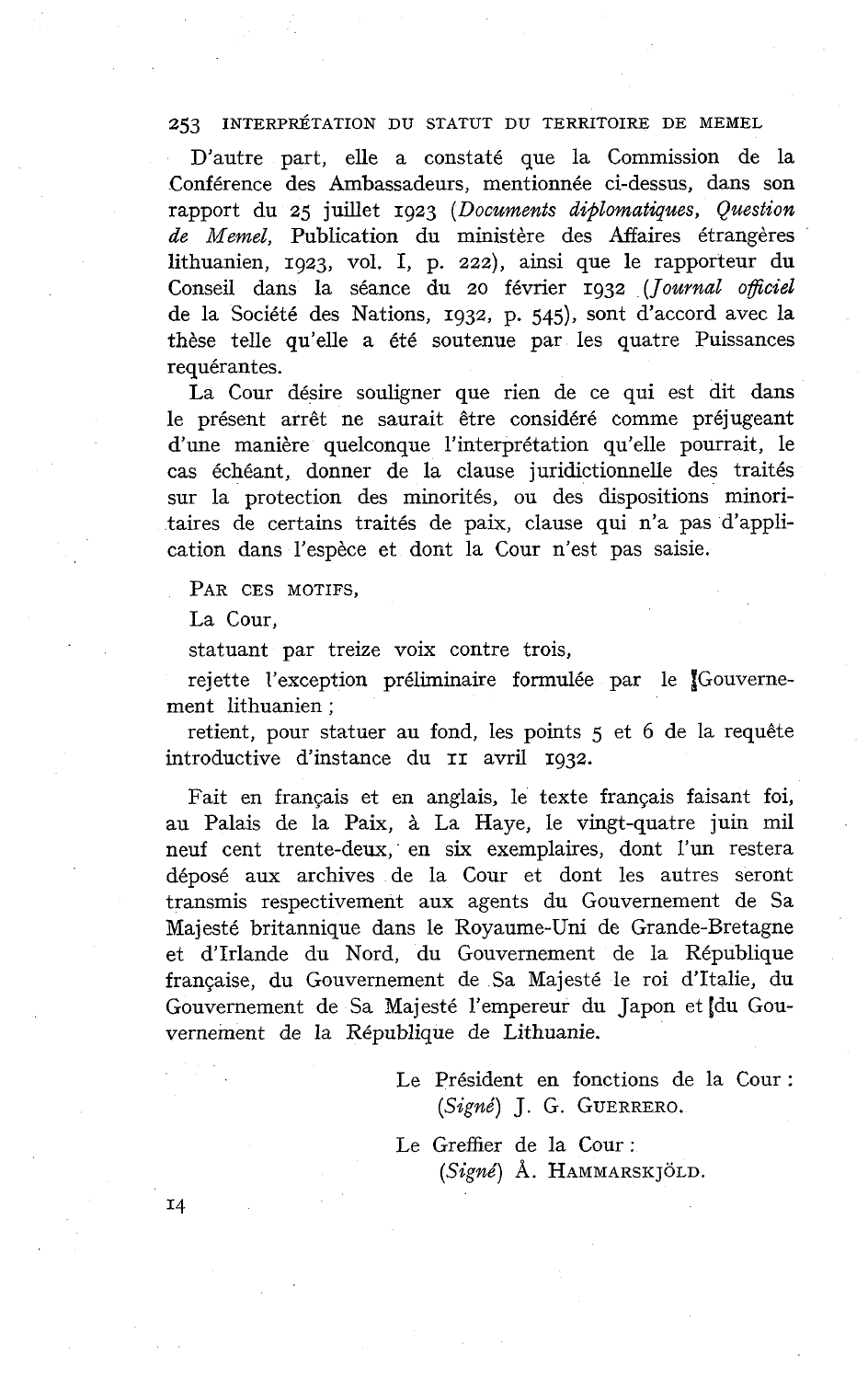Furthermore, it observes that both the report of July 25th, 1923, of the above-mentioned Committee of the Conference of Ambassadors *(Documents difilomatiques, Question de Memel,*  Publication of the Lithuanian Ministry for Foreign Affairs, 1923, Vol. 1, p. 222) and the Rapporteur to the Council at its meeting of February soth, 1932 *(Oficial Journal* of the League of Nations, 1932, p. 545), are in agreement with the view maintained by the four Applicant Powers.

The Court desires to emphasize that nothing that is said in this judgment is to be regarded as prejudging in any way the interpretation of the jurisdictional clause in treaties for the protection of Minorities, or in the Minority provisions of certain Peace Treaties ; this clause does not apply in the present case and has not been submitted to the Court.

FOR THESE REASONS,

The Court,

by thirteen votes to three,

overrules the preliminary objection raised by the Lithuanian Government :

and reserves points 5 and 6 of the Application instituting proceedings of April rrth, 1932, for judgment on the merits.

Done in French and English, the French text being authoritative, at the Peace Palace, The Hague, this twenty-fourth day of June, nineteen hundred and thirty-two, in six copies, one of which shall be placed in the Archives of the Court and<sup>\*</sup> the others delivered to the Agents of the Government of His Britannic Majesty in the United Kingdom of Great Britain and Northern Ireland, the Government of the French Republic, the Government of His Majesty the King of Italy, the Government of His Majesty the Emperor of Japan and the Government of the Republic of Lithuania.

> *(Signed) J.* G. GUERRERO, Acting-President.

*(Signed)* A. HAMMARSK JOLD, Registrar.

**14** 

\*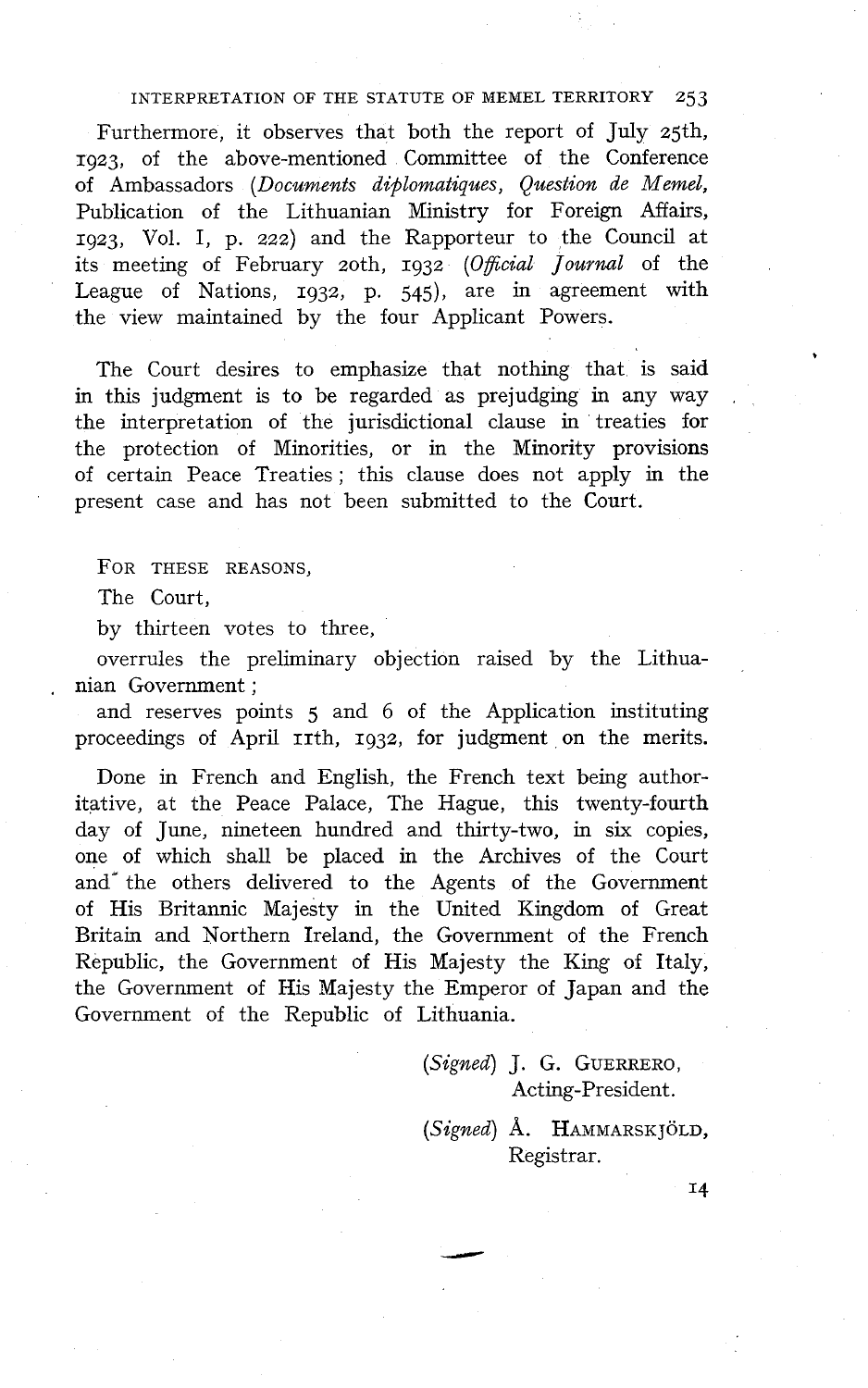Le baron Rolin-Jaequemyns, juge, déclarant ne pas pouvoir se rallier à l'arrêt rendu par la Cour, et se prévalant du droit que lui confère l'article 57 du Statut, joint à l'arrêt l'exposé de son avis dissident.

Le comte Rostworowski, juge, et M. Romer'is, juge *ad* hoc, déclarent qu'ils ne peuvent pas se rallier à l'arrêt rendu par la Cour et qu'ils sont favorables à l'acceptation de l'exception lithuanienne pour les deux cas d'espèce (points *5* et 6 de la requête), pour autant que ceux-ci ont pour objet des infractions aux dispositions de la Convention de Paris du 8 mai **1924** et qu'ils sont couverts par l'article 17, alinéa 1, de cette convention.

> (Paraphé) J. G. G.  $(Paraphé)$  Å. H.